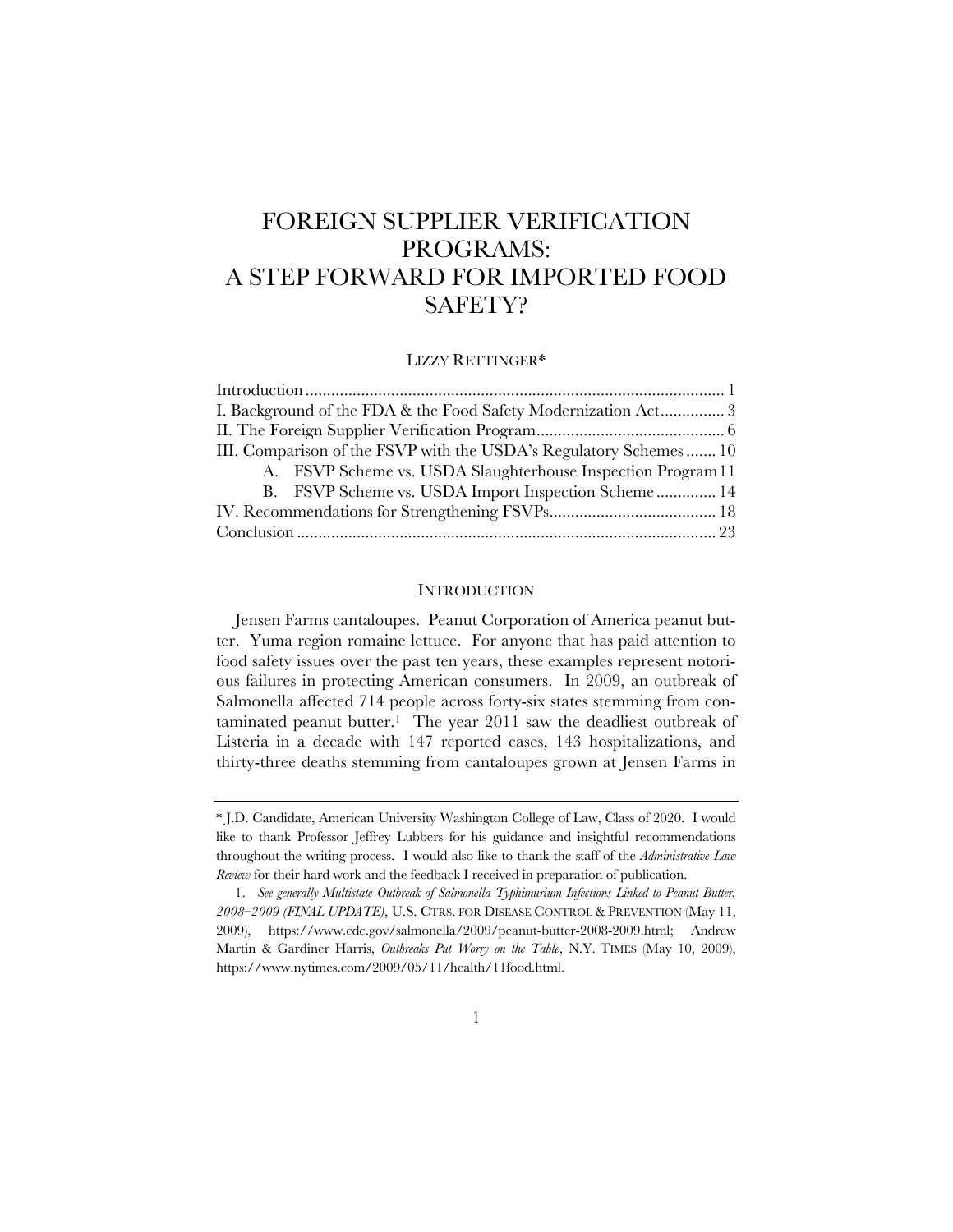Colorado.2 In 2018, the largest Escherichia coli (E. coli) flare-up in over a decade infected 210 people across thirty-six states, with almost half requiring hospitalization.3 These are just a few examples of foodborne illnesses wreaking havoc on unsuspecting Americans. To address the life-or-death issue of foodborne illnesses, Congress passed the FDA Food Safety Modernization Act (FSMA), which President Obama signed into law on January 4, 2011.4 While it has been a slow process, the Food and Drug Administration (FDA) has promulgated several rules under this Act with the goal of adding more instruments to its toolbox in order to secure America's food supply and to guarantee its safety.<sup>5</sup> Under the FSMA, the FDA promulgated the Foreign Supplier Verification Program (FSVP) rule, which focuses on the certification of food safety for food imported into the United States.6

Under the FSVP rule, private importers bear more responsibility for ensuring the safety of the food they import.<sup>7</sup> While this regulation may be efficient, it is not the most effective way of guaranteeing the safety of our imported food. In Part I, this Comment will provide a brief history of the FDA and the background surrounding the passage of the FSMA. Part II will examine the FSVP rule and identify its problems and loopholes. Part III will analogize the FDA's regulatory scheme for the FSVP with more established regulatory schemes implemented and enforced by the United States

<sup>2.</sup> *See generally Multistate Outbreak of Listeriosis Linked to Whole Cantaloupes from Jensen Farms, Colorado (FINAL UPDATE)*, U.S. CTRS. FOR DISEASE CONTROL & PREVENTION (Aug. 27, 2012, 10:30 AM), https://www.cdc.gov/listeria/outbreaks/cantaloupes-jensen-farms/index.html; Christina Caron, *CDC: Cantaloupe Listeria Outbreak Deadliest in a Decade*, ABC NEWS (Sept. 28, 2011), https://abcnews.go.com/Health/cdc-cantaloupe-listeria-outbreak-deadliest-decade/story?id=14622507.

<sup>3.</sup> *See generally Multistate Outbreak of E. coli O157:H7 Infections Linked to Romaine Lettuce (Final Update)*, U.S. CTRS. FOR DISEASE CONTROL & PREVENTION (June 28, 2018, 3:30 PM), https://www.cdc.gov/ecoli/2018/o157h7-04-18/index.html; Julia Jacobs, *Officials Identify a Source in the Romaine Lettuce E. Coli Outbreak*, N.Y. TIMES (July 1, 2018), https://www.nytimes.com/2018/07/01/us/romaine-lettuce-e-coli-nyt.html.

<sup>4.</sup> FDA Food Safety Modernization Act, Pub. L. No. 111-353, 124 Stat. 3885 (2011) (codified as amended in scattered sections of 21 U.S.C.).

<sup>5.</sup> *See generally Fact Sheets & Presentations,* U.S. FOOD & DRUG ADMIN., https://www.fda.gov/Food/GuidanceRegulation/FSMA/ucm247546.htm [http://wayback. archive-it.org/7993/20180907212828/] (last updated Sept. 7, 2018) (listing and providing summaries of various final rules promulgated to safeguard America's food supply).

<sup>6.</sup> Foreign Supplier Verification Programs (FSVP) for Importers of Food for Humans and Animals Rule, 21 C.F.R. §§ 1.1(a), 1.501(a) (2012).

<sup>7.</sup> *See* Agostino S. Filippone, *New Powers Under Food Safety Modernization Act: FDA Proposes New Rules to Combat Foodborne Illness*, 25 LOY. CONSUMER L. REV. 307, 315 (2013) (claiming that the onus is now on importers to ensure the food they import meets relevant safety standards).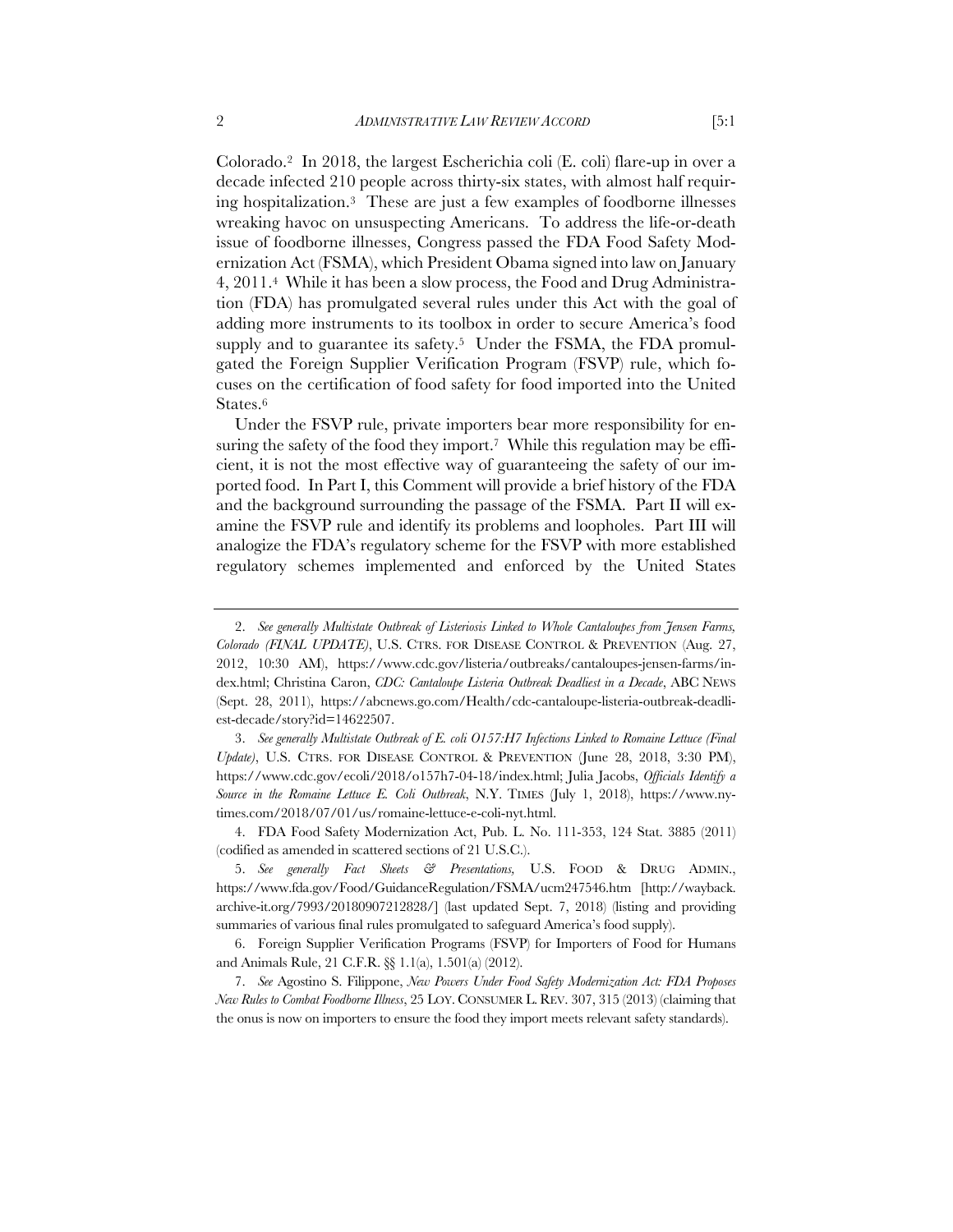Department of Agriculture (USDA). Finally, Part IV will analyze loopholes in the FSVP rule and provide recommendations as to how to ensure the FDA retains oversight and enforcement authority, thereby making the FSVP rule more tenable and effective.

# I. BACKGROUND OF THE FDA & THE FOOD SAFETY MODERNIZATION ACT

When Congress established what is now known as the FDA in the early 1800s, its primary purpose was to conduct chemical analysis of agricultural goods.8 In 1906, Congress passed the Pure Food and Drugs Act,9 providing American consumers with protections against misbranded and adulterated food for the first time.<sup>10</sup> Congress also passed the Meat Inspection Act<sup>11</sup> on the same day, further signifying its commitment to protecting the American food supply. These laws came in response to shocking disclosures of unsanitary conditions in meat-processing facilities, use of poisonous dyes and preservatives in food, and misleading claims regarding dangerous medicines.<sup>12</sup>

Throughout the twentieth century, Congress passed additional legislation establishing the FDA in its current regulatory form.13 The passage of the Federal Food, Drug, and Cosmetic Act (FDCA) in 1938 represented a complete

<sup>8.</sup> *See id.* at 308–09; *see also The History of FDA's Fight for Consumer Protection and Public Health*, U.S. FOOD &DRUG ADMIN., https://www.fda.gov/AboutFDA/History/default.htm (last updated June 29, 2018) (explaining that the Food and Drug Administration (FDA) is the oldest comprehensive consumer protection agency in the United States, and while it was not known by its present name until 1930, the FDA's modern regulatory functions began with the passage of the 1906 Pure Food and Drugs Act).

<sup>9.</sup> Pure Food and Drugs Act, Pub. L. No. 59-384, 34 Stat. 768 (1906).

<sup>10.</sup> *See* Filippone, *supra* note 7, at 309.

<sup>11.</sup> Meat Inspection Act, Pub. L. No. 59-242, 34 Stat. 1256, 1260 (1906) (codified as amended at 21 U.S.C. §§ 601–695 (2014)).

<sup>12.</sup> *See* Richard A. Merrill & Jeffrey K. Francer, *Organizing Federal Food Safety Regulation*, 31 SETON HALL L.REV. 61, 79 (2000) (asserting that the publication of Upton Sinclair's *The Jungle* contributed to President Theodore Roosevelt supporting and Congress passing both pieces of legislation); *Significant Dates in U.S. Food and Drug Law History*, U.S. FOOD & DRUG ADMIN., https://www.fda.gov/About (last updated Dec. 19, 2014) [https://wayback.archive-it.org/ 7993/20170722191634/].

<sup>13.</sup> These laws include the Federal Food, Drug, and Cosmetic Act (1938), 21 U.S.C. § 301 (2012), which enhanced the FDA's powers and purpose; the Food and Drug Administration Act of 1988, *id.* § 393, which established the FDA as an agency within the Department of Health and Human Services and broadly spelled out the responsibilities of the Secretary and Commissioner for research, enforcement, education, and information; and the Food and Drug Administration Modernization Act, Pub. L. No. 105-115, 111 Stat. 2296 (1997) (codified as amended in scattered sections of 21 U.S.C.), which mandated the most wideranging reforms in agency practices since 1938.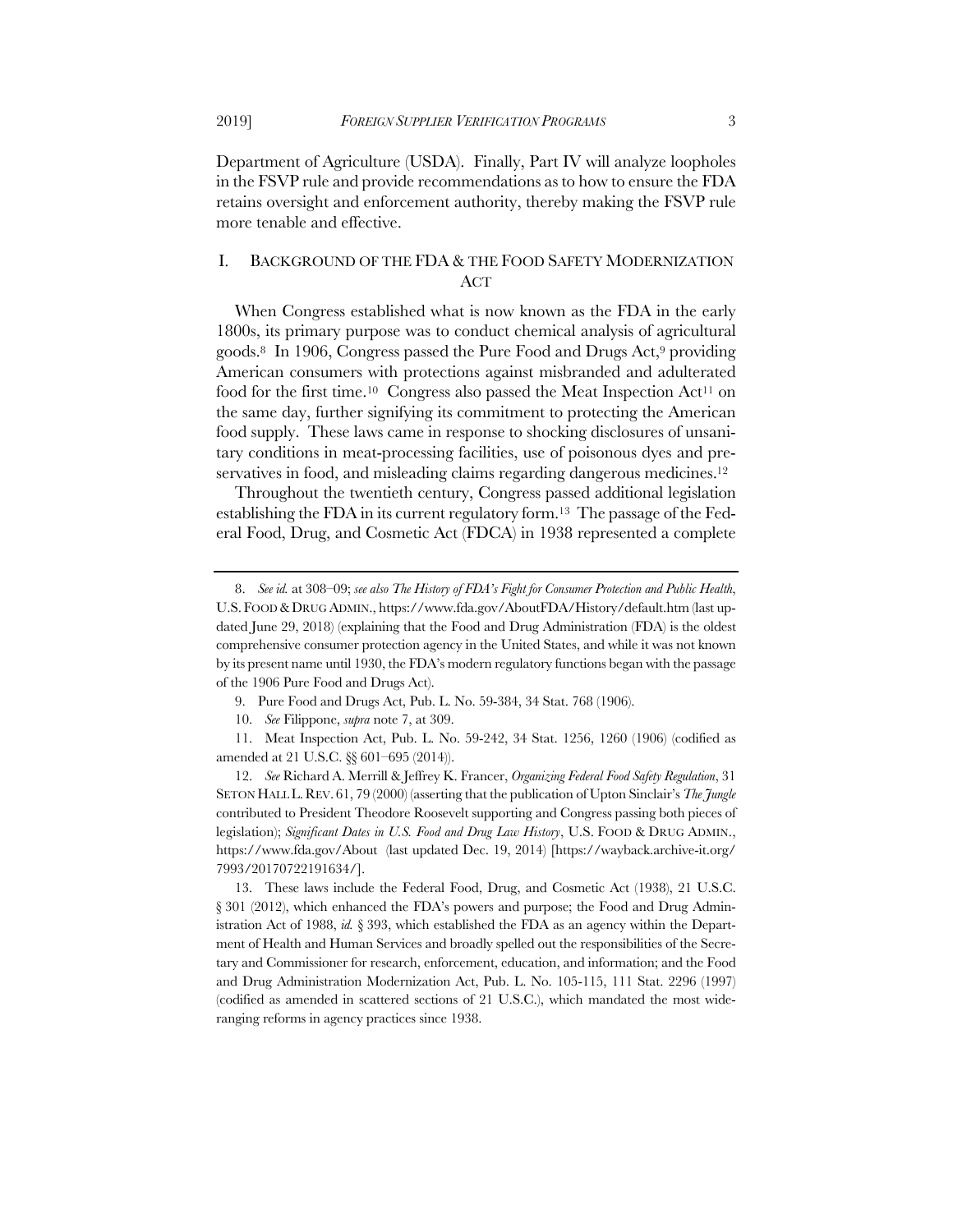overhaul of the public health system and came in response to the deaths of 107 people from a legally marketed toxic elixir.14 Under this statute, the FDA has the power to demand evidence of the safety of new drugs, issue standards for food, and conduct factory inspections.<sup>15</sup> In 1949, the FDA published its first guidance for industry, a valuable regulatory tool that clarifies governing standards and promotes industry stakeholder compliance.16 A reorganization of federal programs in 1968 placed the FDA in the Public Health Service until the 1988 Food and Drug Administration Act established the FDA as an agency within the Department of Health and Human Services.17

Enacted in 2011, the FSMA enabled the FDA to better protect the American public by strengthening the food-safety system.18 While the FSMA passed Congress with bipartisan support, the road to implementation has been anything but smooth.19 As required by the Administrative Procedure Act (APA),<sup>20</sup> the FDA must publish newly proposed rules in the Federal Register, allow for a public notice-and-comment period, and review submitted comments before issuing a final rule.21 After reviewing the comments, the

18. *See* U.S. FOOD & DRUG ADMIN., FSMA FACTS: BACKGROUND ON THE FDA FOOD SAFETY MODERNIZATION ACT (FSMA) 1 (2011) , http://www.fda.gov/downloads/Food/ GuidanceRegulation/UCM263773.pdf; Neal Fortin, *The U.S. Food Safety Modernization Act: Implications in Transnational Governance of Food Safety, Food System Sustainability, and the Tension with Free Trade*, 25 DUKE ENVTL. L. & POL'Y F. 313, 320 (2015) (claiming the FSMA "may be the most significant addition to U.S. food law in history"); Jessica Hopton Youngberg, *U.S. Food Safety*  vs. An International Agreement: The FDA Food Safety Modernization Act in the Context of World Trade *Organization's Sanitary and Phytosanitary Agreement*, 8 J. HEALTH &BIOMEDICAL L. 507, 511 (2013) (noting the FSMA empowered the FDA to transition from a reactionary to actively preventative system by giving the agency a variety of new tools).

19. *See, e.g.*, Fortin, *supra* note 18, at 319–20 (discussing the peanut foodborne illness outbreak in 2008 and 2009, which resulted in the deaths of nine Americans).

20. 5 U.S.C. §§ 551–559, 561–570a, 701–706 (2012).

21. *See* U.S. FOOD & DRUG ADMIN., FSMA FACTS: THE FOOD SAFETY LAW AND THE RULEMAKING PROCESS: PUTTING FSMA TO WORK 1 (2011), https://www.fda.gov/ downloads/Food/GuidanceRegulation/UCM277713.pdf. Congress may pass a law that directs an agency to act on a certain subject, but more often agencies conduct surveys of their areas of responsibility and determine priorities for rulemaking. *See A Guide to the Rulemaking Process*, OFFICE OF THE FEDERAL REGISTER, https://www.federalregister.gov/uploads/ 2011/01/

<sup>14.</sup> *Laws Enforced by FDA*, U.S. FOOD &DRUG ADMIN., https://www.fda.gov/Regulatory Information/LawsEnforcedbyFDA/default.htm (last updated Mar. 29, 2018).

<sup>15.</sup> *Id.*

<sup>16.</sup> FDA guidance documents represent the agency's current thinking on a topic and describe the agency's interpretation of its policy on a regulatory issue. *See Guidances*, U.S. FOOD & DRUG ADMIN., https://www.fda.gov/ForIndustry/FDABasicsforIndustry/ucm234622 htm (last updated May 24, 2018). While the documents are published in the Federal Register, they do not create or confer any rights, and are nonbinding on the FDA and the public. *Id.*

<sup>17.</sup> *See Significant Dates in U.S. Food and Drug Law History*, *supra* note 12.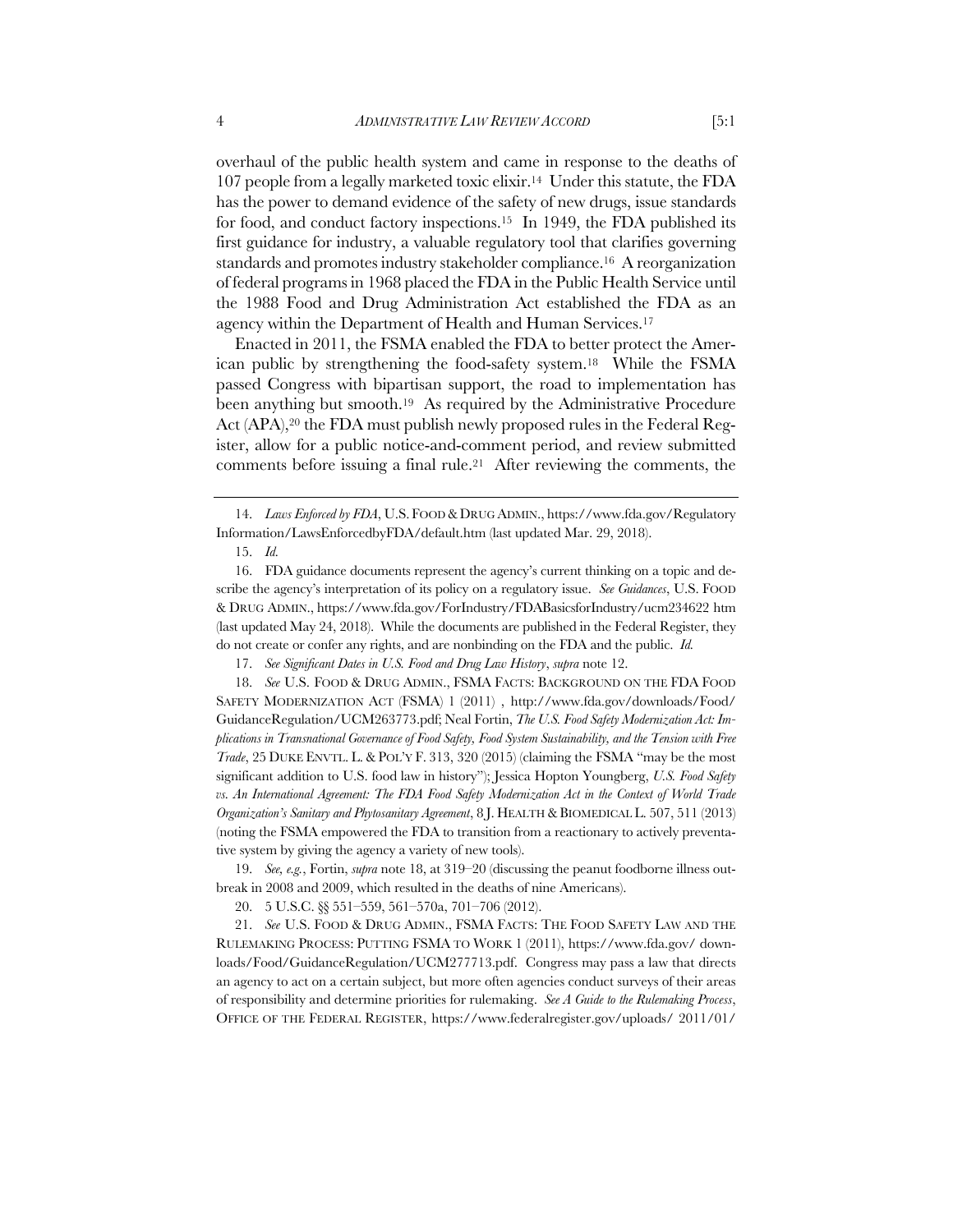agency then publishes the final rule.22 However, this step is where the FDA ran into trouble as the agency missed several deadlines for publishing its final rules.23 In 2012, the Center for Food Safety sued the FDA for failing to meet seven deadlines for promulgating food safety rules.24 In *Center for Food Safety v. Hamburg*,25 the U.S. District Court for the Northern District of California found that the FDA violated the FSMA and APA by "failing to promulgate the FMSA [sic] regulations by their statutory deadlines."26 While the case was pending on appeal, the parties settled. The settlement vacated the court's order and entered into a consent decree that "set out a schedule for FDA action on pending FSMA regulations and processes should the FDA need additional time to develop and finalize regulations."27

To date, the FDA has promulgated several final rules under the FSMA.28 However, industry stakeholders are still apprehensive.29 In a survey conducted by Strategic Consulting, Inc. and *Food Safety Magazine*, a majority of respondents identified implementation as their biggest concern regarding the FSMA—specifically what it would cost and how to attain the resources required to meet deadlines.30 Respondents also identified audits and enforcement as another area of concern, particularly noting the uncertainty around how inspections will be conducted and potential inconsistencies in inspections and enforcement as inspectors go through the "learning process."31 Although there is still some hesitation and skepticism surrounding the FSMA, ensuring the safety of our food is unquestionably necessary.

According to the Centers for Disease Control and Prevention (CDC), roughly one in six Americans, or forty-eight million people, get sick from foodborne illnesses each year; of these people, 128,000 are hospitalized and three

25. 954 F. Supp. 2d 965 (N.D. Cal. 2013).

- 27. *See* Friedman & Van Camp, *supra* note 23, at 25.
- 28. *See Fact Sheets & Presentations*, *supra* note 5.

the\_rulemaking\_process.pdf (last visited May 13, 2019). When issuing a regulation, an agency must follow an open public process per the Administrative Procedure Act (APA). *See*  5 U.S.C. § 553.

<sup>22.</sup> After the notice-and-comment period ends, the agency publishes the final rule in the Federal Register with an "Effective Date." *See id.* § 553(d).

<sup>23.</sup> *See* Lindsey Lazopoulos Friedman & Wesley Van Camp, *Pitfalls of the Food Safety Modernization Act: Enhanced Regulation, Minimal Consumer Benefit, and Zero Tolerance Levels for Naturally-Occurring Trace Pathogens*, U. MIAMI INTER-AM. L. REV., Fall 2016, at 13, 25.

<sup>24.</sup> *Id.*

<sup>26.</sup> *Id.* at 970.

<sup>29.</sup> *See* Bob Ferguson, *What Industry and FDA are Thinking about FSMA Implementation*, FOOD SAFETY MAG. (June/July 2017), https://www.foodsafetymagazine.com/magazine-archive1/ junejuly-2017/what-industry-and-fda-are-thinking-about-fsma-implementation/.

<sup>30.</sup> *Id.*

<sup>31.</sup> *Id.*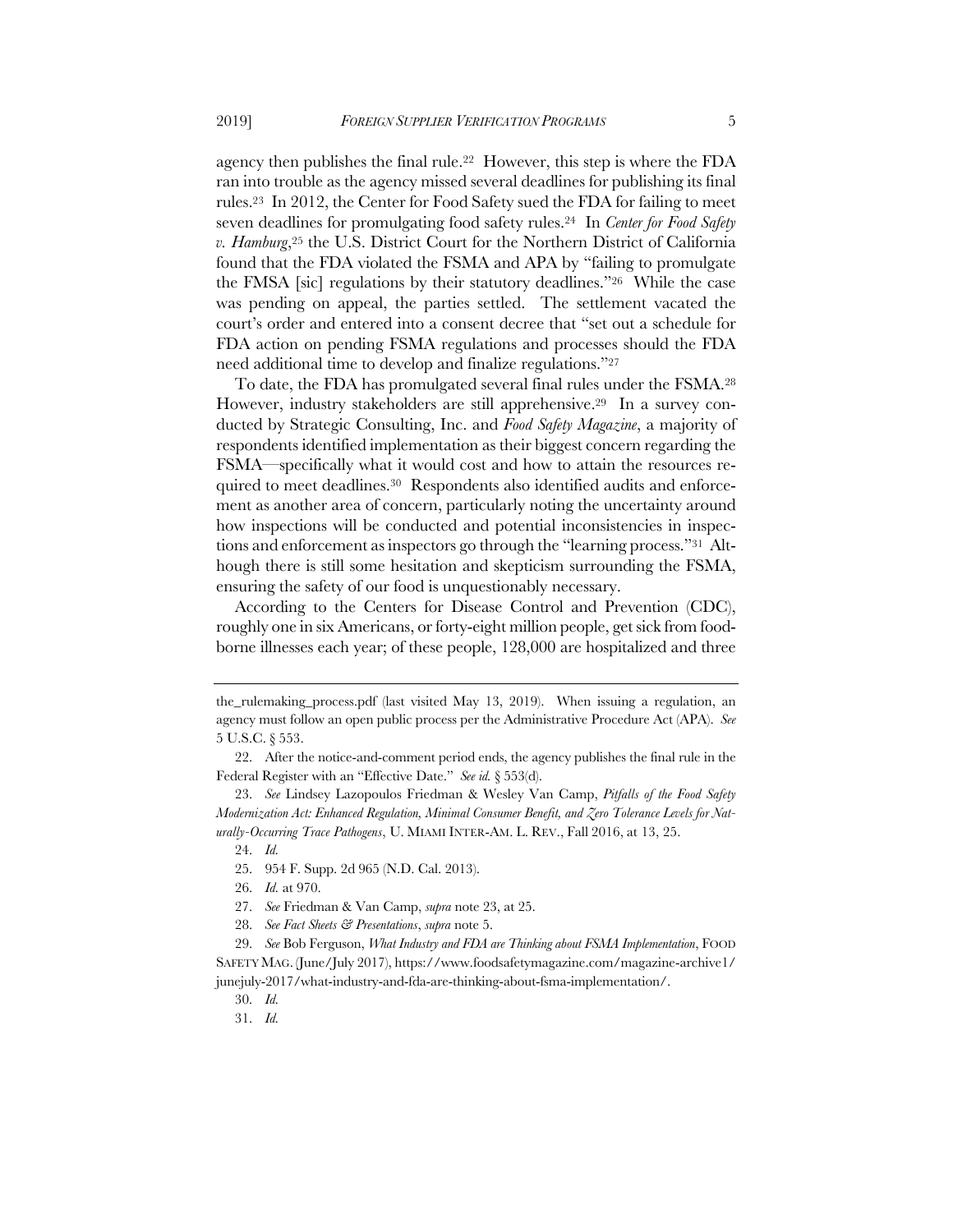thousand die.32 According to the USDA's Economic Research Service, foodborne illnesses cost consumers about \$6.9 billion annually.33 The goal of the FSMA was to transform the FDA from a reactive to a proactive agency, with a focus on enhancing the FDA's capacity to prevent future outbreaks of foodborne illnesses, by improving the agency's detection and response capabilities with regards to food-safety problems and ensuring the safety of imported food.34 To achieve these goals, the FSMA has five primary focus areas: preventative controls, inspection and compliance processes, imported food-safety regulations, response plans, and enhanced partnerships.35 Thus far, the FDA has promulgated several rules aimed at preventing foodborne illnesses.<sup>36</sup> To improve its inspection ability, the FDA promulgated the final rule on Accreditation of Third-Party Auditors.<sup>37</sup> With a stronger focus on the safety of imported food, the FDA promulgated the Final Rule on Foreign Supplier Verification Program38 and the Voluntary Qualified Importer Program.39 The FSMA also provided the FDA with more powerful tools to enforce regulations, particularly by empowering the agency to mandate product recalls.40

## II. THE FOREIGN SUPPLIER VERIFICATION PROGRAM

The need for improving the safety of imported food has become more important than ever, as approximately 20% of the U.S. food supply is imported from more than ninety countries.<sup>41</sup> A significant percentage of fish

37. 21 U.S.C. § 384d.

39. *Id.* § 384b.

<sup>32.</sup> *See Estimates of Foodborne Illnesses in the United States*, U.S. CTRS. FOR DISEASE CONTROL & PREVENTION, https://www.cdc.gov/foodborneburden/2011-foodborne-estimates.html (last updated Nov. 5, 2018).

<sup>33.</sup> U.S. DEP'T OF AGRIC., FOOD SAFETY AND INSPECTION SERVICE: PROTECTING PUBLIC HEALTH AND PREVENTING FOODBORNE ILLNESS 4 (2013), https://www.fsis.usda. gov/wps/wcm/connect/7a35776b-4717-43b5-b0ceaeec64489fbd/mission-book.pdf?MOD =AJPERES [hereinafter FOOD SAFETY AND INSPECTION SERVICE].

<sup>34.</sup> *See* Filippone, *supra* note 7, at 313.

<sup>35.</sup> *Id.*; *see also* Youngberg, *supra* note 18, at 513–22.

<sup>36.</sup> *See* Final Rule for Risk-Based Preventive Controls for Human Food, 80 Fed. Reg. 55,908, 55,911 (Sept. 17, 2015); Final Rule on Sanitary Transportation of Human and Animal Food, 21 U.S.C. § 350e (2012); Final Rule for Mitigation Strategies to Protect Food Against Intentional Adulteration, *id.* § 350i.

<sup>38.</sup> *Id.* § 384a.

<sup>40.</sup> FSMA, Pub. L. No. 111-353, 124 Stat. 3885, 3939–44. (2011) (codified as amended in scattered sections of 21 U.S.C.).

<sup>41.</sup> *See* Ramakrishnan Nara, *The Foreign Supplier Verification Program: Boon or Bane?*, FOOD SAFETY MAG. (June/July 2018), https://www.foodsafetymagazine.com/magazine-ar chive1/ junejuly-2018/the-foreign-supplier-verification-program-boon-or-bane/; L. Hannah Gould et al., *Outbreaks of Disease Associated with Food Imported into the United States*, 23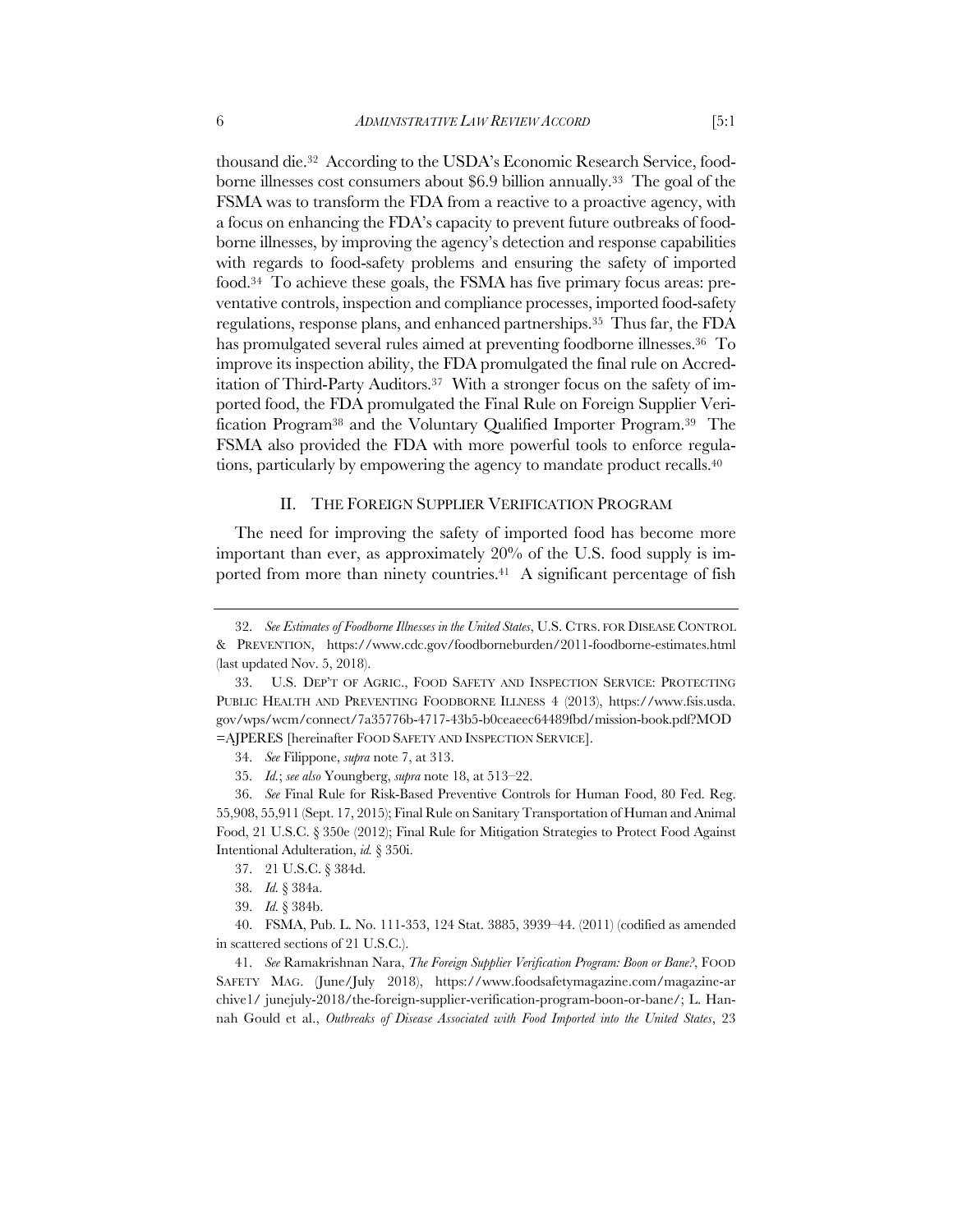and shellfish consumed in the United States is imported, along with a significant percentage of fresh produce.<sup>42</sup> In 2015, the CDC, FDA, and several state public health officials collaborated to identify cucumbers imported from Mexico as the source of a Salmonella outbreak in which 907 people were infected, with 204 individuals requiring hospitalization, across forty states.<sup>43</sup> In 2016, 143 people were infected with Hepatitis A after drinking smoothies from Tropical Smoothie Café that contained strawberries imported from Egypt.<sup>44</sup> These are just two of many examples where imported food was identified as the origin of health outbreaks in the United States.

According to a CDC study, investigations of 195 outbreaks between 1996 and 2014 implicated imported food; these outbreaks resulted in 10,685 illnesses and 1,017 hospitalizations.45 Although the number of outbreaks associated with imported food is relatively small, the study makes clear that both the absolute number and the proportion to the total number of outbreaks, has increased.46 To maintain the safety and security of food consumed in the United States and accommodate increasingly diverse consumer tastes contributing to greater food importation, the FDA promulgated the Foreign Supplier Verification Program (FSVP) rule under the FSMA.47

The purpose of the import provisions of the FSMA is to ensure that imported food meets the same safety standards as food produced domestically.<sup>48</sup> Under the FSVP, importers<sup>49</sup> must ensure that food is produced in a manner that provides the same level of health protection as required under the

44. *See Multistate Outbreak of Hepatitis A Linked to Frozen Strawberries (Final Update)*, U.S. CTRS. FOR DISEASE CONTROL & PREVENTION (Dec. 16, 016), https://www.cdc.gov/hepatitis/outbreaks/2016/hav-strawberries.htm.

EMERGING INFECTIOUS DISEASES 525, 525 (Mar. 2017), https://wwwnc.cdc.gov/eid/arti cle/23/3/16-1462\_article (stating that the steady increase in the proportion of food imported is a result of changing consumer demand for wider selection of food products and increased demand for produce items year round).

<sup>42.</sup> *See* Gould, *supra* note 41 (stating that approximately 97% of fish and shellfish, 50% of fresh fruits, and 20% of fresh vegetables are imported).

<sup>43.</sup> *See Multistate Outbreak of Salmonella Poona Infections Linked to Imported Cucumbers (Final Update)*, U.S. CTRS. FOR DISEASE CONTROL & PREVENTION (Mar. 18, 2016), https://www. cdc.gov/salmonella/poona-09-15/index.html.

<sup>45.</sup> *See* Gould, *supra* note 41.

<sup>46.</sup> *Id.*

<sup>47.</sup> 21 C.F.R. § 1.500 (2012).

<sup>48.</sup> *See id.* § 1.502*; see also* Kristin Eads & Jennifer Zwagerman, *In Focus: Examining the New FDA Food Safety Modernization Act*, 33 HAMLINE J. PUB. L. & POL'Y 123, 149 (2011).

<sup>49.</sup> "Importer" is defined as the owner or consignee of the food item at the time it enters the United States, and if there is none, then the U.S. agent or representative of the foreign owner or consignee. *See* 21 C.F.R. § 1.500.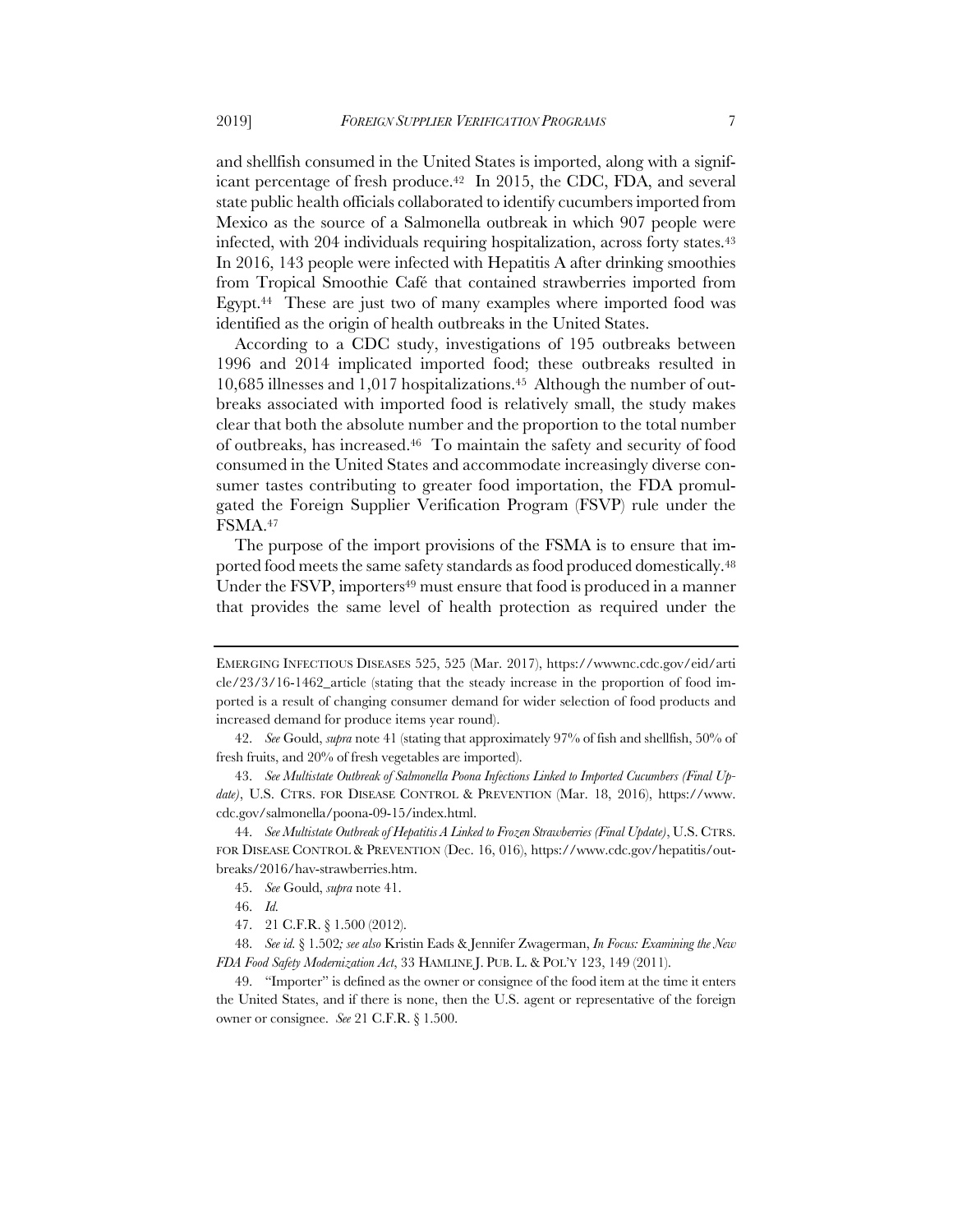$FDCA$ ,<sup>50</sup> and is not adulterated<sup>51</sup> or misbranded with respect to allergen labeling under the FDCA.<sup>52</sup> The FSVP requires importers to conduct riskbased verifications of their foreign suppliers to confirm their compliance with the aforementioned food safety requirements.53 With the FSVP, the FDA endeavored to strike a balance between flexibility and accountability by allowing importers to determine for themselves the appropriate verification measures they will take depending on the food they import.54 While importers have some flexibility in shaping their respective FSVPs, each importer must still develop, maintain, and follow an FSVP for each food imported from each supplier.55 If an importer lacks an FSVP for the product being imported, the product will be refused admission into the United States.56

The first requirement of each importer's FSVP is to conduct a hazard analysis to identify and evaluate any known or reasonably foreseeable hazards associated with each food product to be imported.57 This analysis must take into account a variety of different hazards<sup>58</sup> that are naturally occurring,

56. *See* Eads & Zwagerman, *supra* note 48, at 150.

57. 21 C.F.R. § 1.504(a) (2018) (explaining that the hazard analysis should be based on experience, illness data, scientific reports, and other information).

58. *Id.* § 1.504(b) (listing the following types of hazards that must be identified: biological and microbiological hazards like parasites and pathogens; chemical hazards like pesticide and drug residues; radiological hazards; natural toxins; decomposition; unapproved food or color additives and food allergens; and physical hazards such as stones, glass, or metal fragments);

<sup>50.</sup> 21 U.S.C. § 301 (2012). The hazard analysis and risk-based preventative controls section outlines the requirements owners, operators, or agents in charge of facilities must satisfy, including: identifying reasonably foreseeable hazards associated with the facility and those that might be intentionally introduced; implementing preventative controls that assure identified hazards will be significantly reduced or prevented; monitoring the effectiveness of the implemented controls; establishing procedures for corrective actions; verifying the previous requirements; and keeping records of compliance. *Id.* § 350g.

<sup>51.</sup> A food product will be considered adulterated if it: (a) contains poisonous or unsanitary substances; (b) is missing any valuable constituent or has substances added to increase its bulk, reduce its quality or strength, or make it appear of greater value than it is; (c) contains unsafe color additives; (d) is not in compliance with sanitary transportation practices; or,  $(e)$ has previously been refused admission into the United States. *Id.* § 342.

<sup>52.</sup> A food product is considered misbranded with respect to major allergens if it is missing the inclusion of a major food allergen in the list of ingredients. *Id.* § 343(w).

<sup>53.</sup> *See* Eads & Zwagerman, *supra* note 48, at 150 (explaining that verification activities can include lot-by-lot certification, annual onsite inspections, review of foreign suppliers' preventative control plan, and periodic sampling and testing of shipments).

<sup>54.</sup> *See* Nara, *supra* note 41.

<sup>55.</sup> *See id.*; Fortin, *supra* note 18, at 324–25. Some types of imports are exempt from FSVP, including: certain types of juice and seafood products, food imported for research or evaluation, food imported for personal consumption, alcoholic beverages, and food that is transshipped or imported for further processing and export. *See* 21 C.F.R. § 1.501 (2012).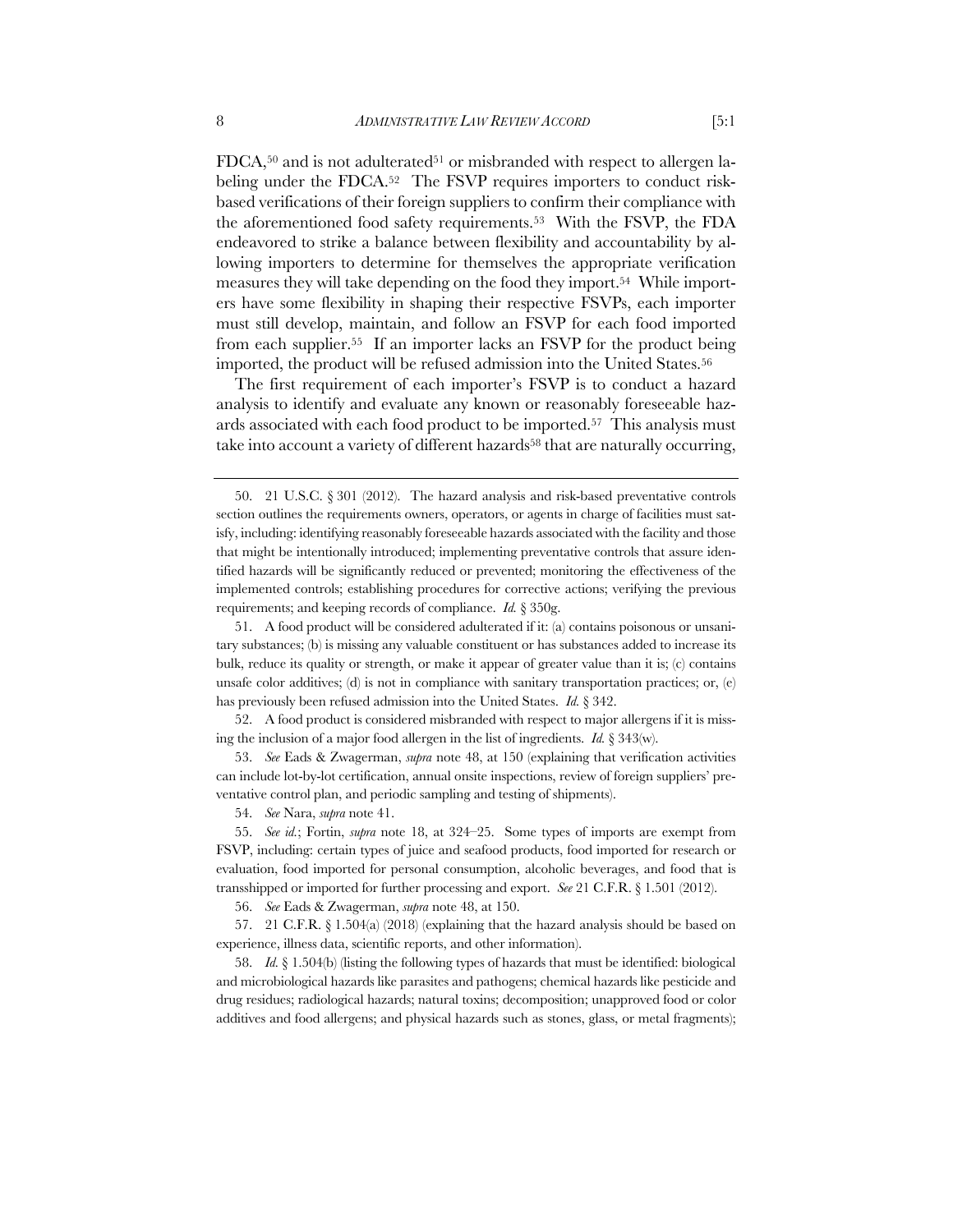unintentionally introduced, or intentionally introduced for economic gain.59 After identifying potential hazards, importers must assess the probability that the hazards will occur in the absence of controls and the severity of the illness or injury that would result should the hazard occur.60 All hazard analyses must be documented in writing, regardless of the outcome.61 An importer may utilize a third party to conduct this hazard analysis, but must still review and assess the information.62

Second, importers must evaluate and document their foreign supplier's performance and the risk posed by importing the food.63 When evaluating a supplier's performance, an importer must consider: the food-safety processes, procedures, and practices the supplier has in place; applicable U.S. regulations and the supplier's compliance with them;64 the supplier's food-safety history; and any other factors as necessary.<sup>65</sup> These evaluations must be repeated every three years, or any time new information comes to light regarding a potential hazard or the supplier's performance.66 However, if an importer receives adequate assurances that a subsequent entity in the distribution chain will oversee the fulfillment of food-safety requirements, reevaluation is not required.67

Third, importers must determine appropriate supplier verification activities and approve suppliers.<sup>68</sup> The verification activities must assure that the identified hazards requiring a control have been prevented or significantly minimized.69 Importers have the ability to tailor their verification activities based on the unique risks of the food they are importing and their supplier's characteristics.70 In determining the appropriate verification activities, importers must use the evaluations conducted under the requirements discussed in the

64. Determining a supplier's compliance includes whether the supplier has been the subject of an FDA warning letter, import alert, or other compliance action. *See* 21 C.F.R. § 1.505(a)(iii)(B).

65. *Id.* § 1.505(a)(iii)(C).

66. *Id.*§ 1.505(c); *see also* KEY REQUIREMENTS: FINAL RULE ON FSVP, *supra* note 58, at 2.

67. *See* Nara, *supra* note 41, at 4.

68. 21 C.F.R. § 1.506(a); *see also* KEY REQUIREMENTS: FINAL RULE ON FSVP, *supra* note 58, at 1.

69. 21 C.F.R. § 1.506(c).

70. *See* KEY REQUIREMENTS: FINAL RULE ON FSVP, *supra* note 58, at 3.

*see also* U.S. FOOD &DRUG ADMIN.,KEY REQUIREMENTS: FINAL RULE ON FOREIGN SUPPLIER VERIFICATION PROGRAMS 2 (2017), https://www.fda.gov/downloads/Food/GuidanceRegulation/FSMA/UCM472890.pdf [hereinafter KEY REQUIREMENTS: FINAL RULE ON FSVP].

<sup>59.</sup> 21 C.F.R. § 1.504(b)(2).

<sup>60.</sup> *Id.* § 1.504(c).

<sup>61.</sup> *Id.* § 1.504(a); *see also* Nara, *supra* note 41, at 4.

<sup>62.</sup> *See* KEY REQUIREMENTS: FINAL RULE ON FSVP, *supra* note 58, at 2.

<sup>63.</sup> 21 C.F.R. § 1.505; *see also* KEY REQUIREMENTS: FINAL RULE ON FSVP, *supra* note 58, at 2.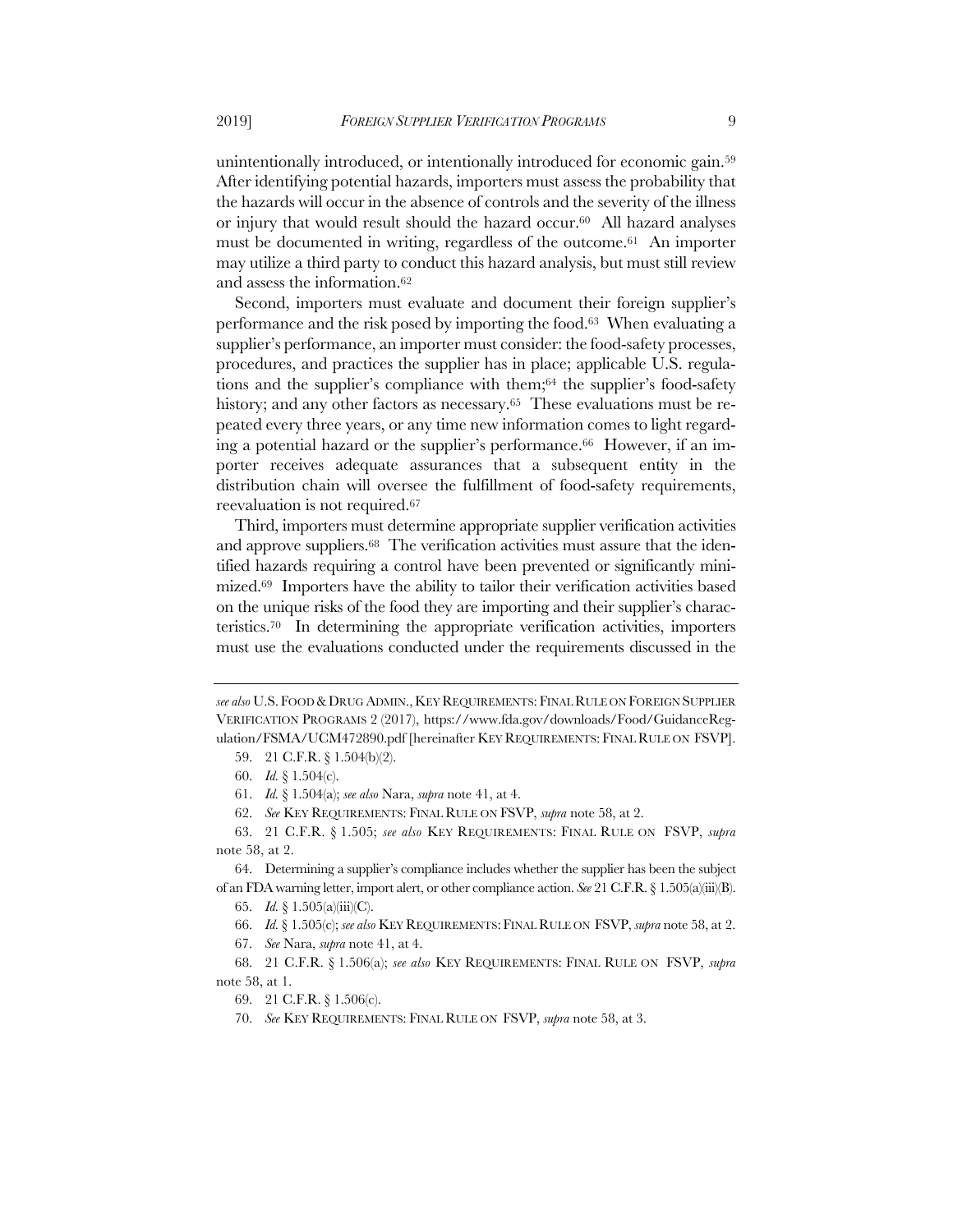previous paragraph.71 The FDA recognizes certain activities as appropriate for foreign supplier verification, including: onsite audits,<sup>72</sup> sampling and testing of food, and review of the supplier's relevant food-safety records.73 Importers may rely on a third party to conduct these verification activities, but the importer is still ultimately responsible for the safety of the food.74

Finally, if an importer learns that a supplier failed to meet the applicable food-safety standards, it must take prompt action to correct the issue.75 The appropriate corrective measure will depend on the circumstances, but one example is discontinuing use of the foreign supplier.<sup>76</sup> If a foreign supplier's noncompliance is identified by a means other than through the enforcement of the importer's FSVP, the importer must promptly examine whether the FSVP is adequate or needs to be modified.<sup>77</sup>

# III. COMPARISON OF THE FSVP WITH THE USDA'S REGULATORY **SCHEMES**

The responsibility for ensuring food safety in the United States is distributed between fifteen different agencies but mostly falls on the FDA and the Food Safety Inspection Service (FSIS) within the USDA.78 As mentioned in Part I of this Comment, the FDA derives its current regulatory authority from a slew of legislation passed starting in the early 1900s.79 The USDA also derives its regulatory authority from a variety of laws, including the Federal Meat Inspection Act (FMIA),80 the Poultry Products Inspection Act (PPIA),81 and the Eggs Product Inspection Act (EPIA).82 As the public health agency within the USDA, FSIS is responsible for enforcement, as well as ensuring that meat, poultry, and processed eggs are "safe, wholesome, and

- 77. *Id.* § 1.508(b).
- 78. *See* Friedman & Van Camp, *supra* note 23, at 17.

82. Eggs Product Inspection Act, Pub. L. No. 91-597, 84 Stat. 1635 (1970).

<sup>71.</sup> 21 C.F.R. § 1.506(d); *see also* Nara, *supra* note 41, at 3.

<sup>72.</sup> Onsite audits must be conducted by a qualified auditor. *See* 21 C.F.R.  $\S$  1.506(e)(i).

<sup>73.</sup> 21 C.F.R. § 1.506(d)(ii).

<sup>74.</sup> Importers may not rely on the foreign supplier itself or its employees to conduct verification activities, except for the sampling and testing of food. *See id.* § 1.506(e)(2)(ii). Further, there must not be any financial conflicts of interest that influence the results of the verification activities. *See id.* § 1.506(e)(4).

<sup>75.</sup> 21 C.F.R. § 1.508(a).

<sup>76.</sup> *Id.*

<sup>79.</sup> *See supra* I. Background of the FDA & the Food Safety Modernization Act; *see also* Michael T. Roberts, *Mandatory Recall Authority: A Sensible and Minimalist Approach to Improving Food Safety*, 59 FOOD & DRUG L.J. 563, 566 (2004).

<sup>80.</sup> Federal Meat Inspection Act, Pub. L. No. 59-242, 34 Stat. 1256 (1906).

<sup>81.</sup> Poultry Products Inspection Act, Pub. L. No. 85-172, 71 Stat. 441 (1957).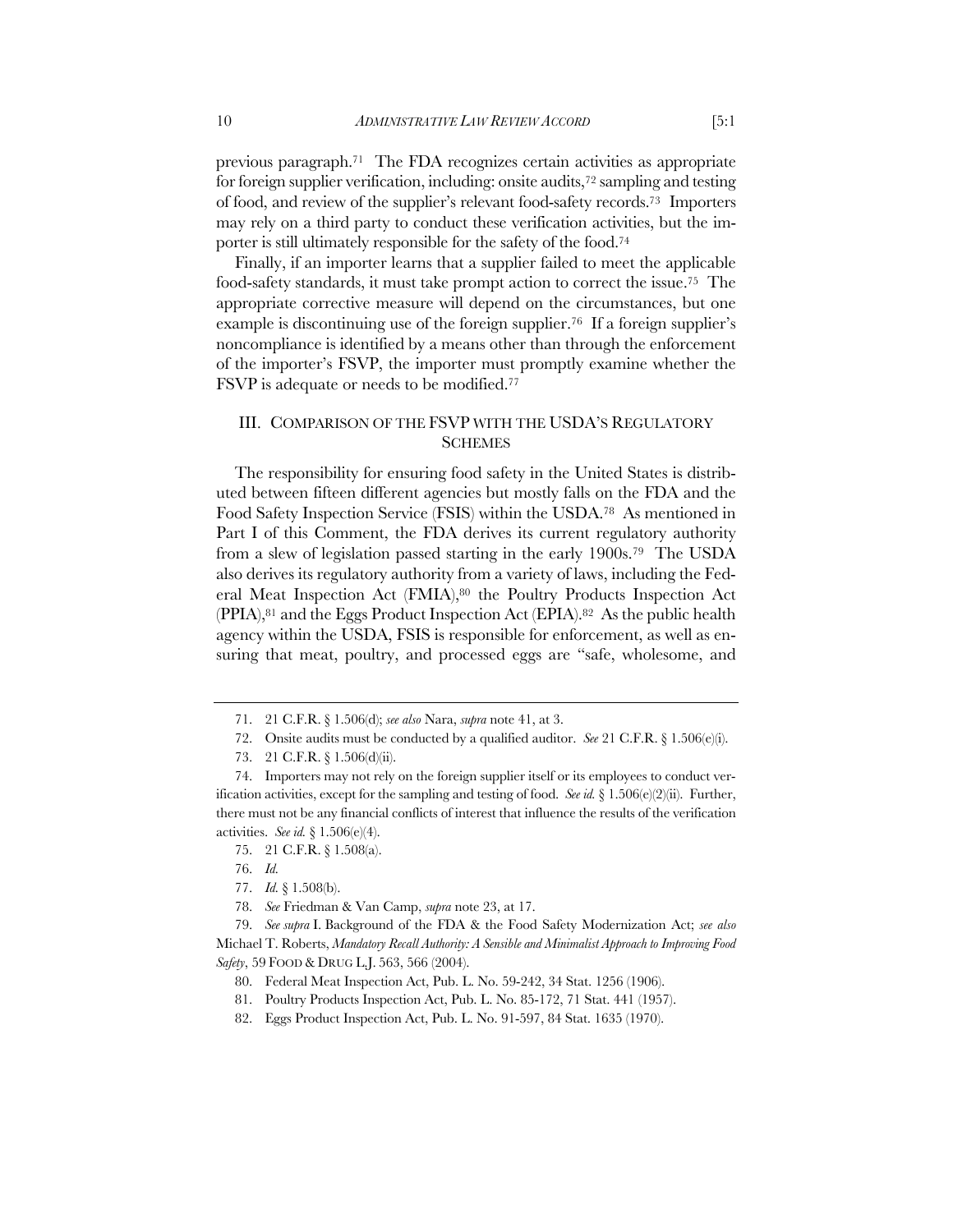accurately labeled."83 To do this, FSIS performs food-safety inspections at over six thousand establishments nationwide, maximizes domestic and international compliance with food-safety policies, enhances public education and outreach regarding food-safety policies, and strengthens collaboration among stakeholders as well as public- and private-sector partners.84

While both the FDA and FSIS are responsible for regulating segments of the food industry, they regulate different products. Although a division of regulatory authority may sound simple in theory, it is complicated in practice.85 This section compares the FSVP inspection scheme with two regulatory schemes enforced by the USDA: the inspection of slaughterhouses and the inspection of imports to the United States.

#### *A. FSVP Scheme vs. USDA Slaughterhouse Inspection Program*

Under the FMIA, the Secretary of Agriculture has the authority to place federal inspectors in establishments that process or in any way handle meat products.86 These facilities provide inspectors with access to all parts of the premises at any time.87 In the years following the passage of the FMIA, government officials performed inspections using sight, touch, and smell to identify any diseases or defects in the meat.88 If an inspector deemed a meat product unfit for consumption, she could order the product's removal and revoke the facility's inspection privileges if the processor failed to remove it.89 However, in 1996, the FSIS adopted the Hazard Analysis Critical Control Point (HACCP) system,<sup>90</sup> in part to rectify the traditional inspection

86. *See* Eileen S. Pape, *A Flawed Inspection System: Improvements to Current USDA Inspection Practices Needed to Ensure Safer Beef Products*, 48 HOUS. L. REV. 421, 432 (2011).

87. *See* 21 U.S.C. § 606(a) (2012).

88. *See* Pape, *supra* note 86, at 434.

89. *See* Katherine A. Straw, *Ground Beef Inspections and E. Coli O157:H7: Placing the Needs of the American Beef Industry Above Concerns for the Public Safety*, 37 WASH. U. J.L. & POL'Y 355, 358– 59 (2011).

90. *See* Hazard Analysis Critical Control Point (HACCP) Systems, 61 Fed. Reg. 38,806, 38,814 (July 25, 1996) (codified in scattered sections of 9 C.F.R.); Pape, *supra* note 86, at 435– 36 (identifying the four HACCP requirements: (1) facilities must develop and implement written sanitation standard operating procedures; (2) facilities must test for microbial pathogens to verify their procedures adequately prevent or remove contamination; (3) facilities that

<sup>83.</sup> FOOD SAFETY AND INSPECTION SERVICE, *supra* note 33, at 1.

<sup>84.</sup> *Id.* at 3.

<sup>85.</sup> *See* Wil S. Hylton, *A Bug in the System: Why Last Night's Chicken Made You Sick*, NEW YORKER (Jan. 26, 2015), https://www.newyorker.com/magazine/2015/02/02/bug-system (providing examples of this complexity, such as: fish are regulated by the FDA, except for catfish, which are regulated by the USDA; frozen cheese pizza is regulated by the FDA, but frozen pepperoni pizza is regulated by the USDA; the skin of a link of sausage is regulated by the FDA, but the meat inside is regulated by the USDA).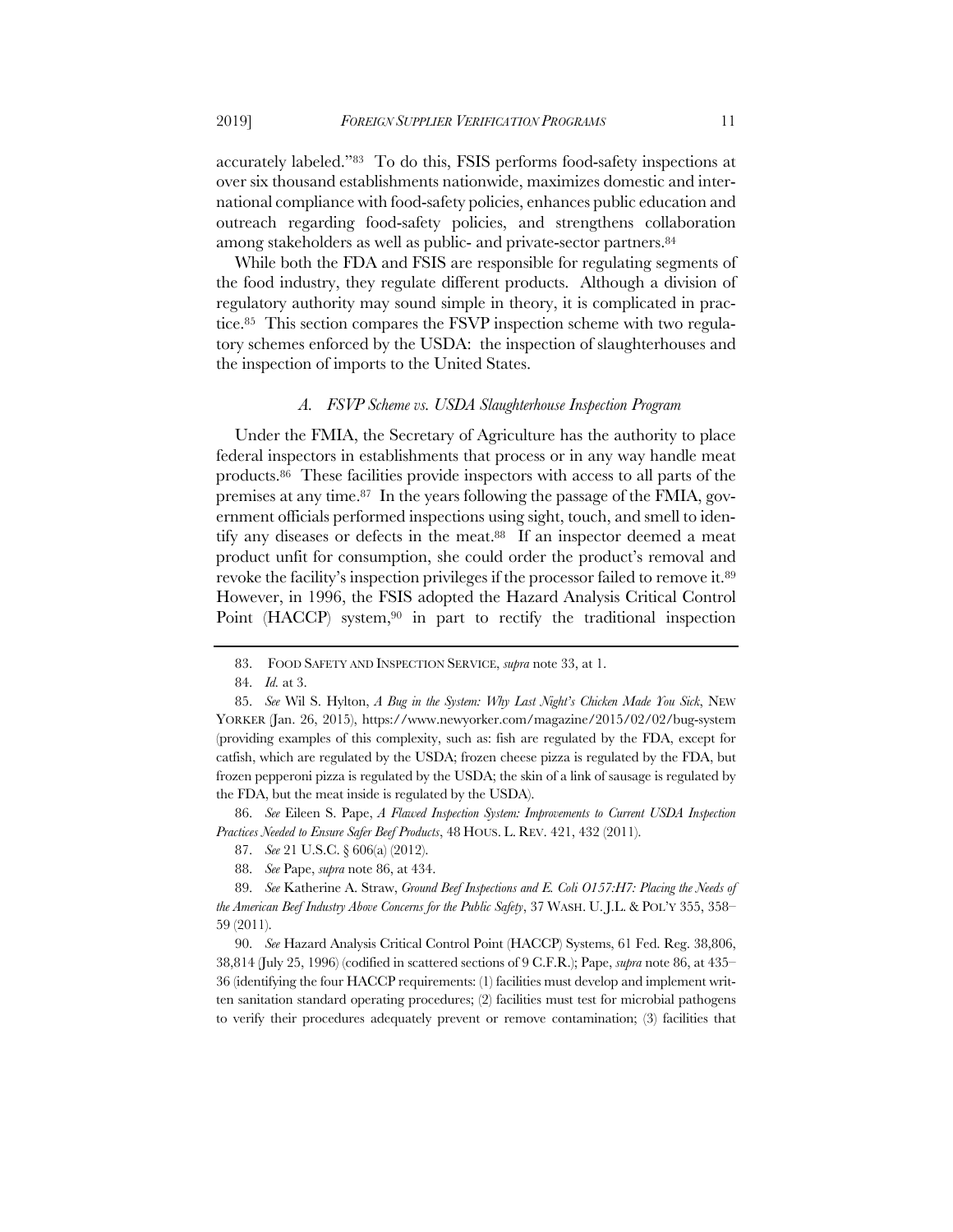method's inability to detect microbial contamination.91 The goal of the HACCP system is to establish a preventative approach by requiring controls on conditions that could pose a contamination threat throughout the entire inspection process, rather than keeping the reactive model of looking for defects after contamination has already occurred.92

The HACCP system is currently used by FSIS personnel. This has changed the inspection regime from one in which a government inspector is responsible for safety assessments to an honor system that places the primary responsibility on production facility employees.93 The FSVP rule endorses the same approach, as importers and their foreign suppliers are responsible for identifying and controlling any hazards in the food they import.94 A major criticism of the FSIS's HACCP system is that FSIS inspectors are now merely reviewing paperwork, while production facilities can manipulate the system to further limit the interference of FSIS inspectors.<sup>95</sup> The inspection process under FSVP is identical, in that inspections are based on a review of records and do not involve any observations of actual food production.96

Additionally, under the HACCP system, facilities are not required to provide inspectors with complete access to their records; instead, they are only

- 93. *See id.* at 439; Straw, *supra* note 89, at 362–63.
- 94. *See* KEY REQUIREMENTS: FINAL RULE ON FSVP, *supra* note 58, at 1.

95. *See* Pape, *supra* note 86, at 439; Straw, *supra* note 89, at 364, 373. *But see Ensuring Meat Safety: The HAACP System*, FRONTLINE, https://www.pbs.org/wgbh/pages/frontline/shows/meat/evaluating/ensuring.html (last visited May 13, 2019). In an interview with Elsa Murano, former USDA Undersecretary of Food Safety, she stated that the HACCP system gives inspectors more control over inspections and does not delegate authority to plants, but rather assigns them responsibility. *Id.* In his interview, Patrick Boyle, former CEO of the American Meat Institute, stated "[a]nyone who thinks that HACCP is tantamount to selfregulation does not understand HACCP as a process control technology, and does not understand the inspection system that exists in the United States." *Id.*

96. *What Do Importers Need to Know About FSVP: A Conversation with Sharon Mayl*, U.S. FOOD & DRUG ADMIN., https://www.fda.gov/Food/GuidanceRegulation/FSMA/ucm560 689.htm (last updated Aug. 20, 2018) [hereinafter *What Do Importers Need to Know About FSVP*].

produce raw ground meat products must meet "pathogen reduction performance standards" for Salmonella; and (4) all facilities must develop and implement a system of preventative controls to improve the safety of their products).

<sup>91.</sup> *See* Pape, *supra* note 86, at 434, 436–37 (identifying the seven HACCP principles: (1) hazard analysis of each process within the facility to identify all food safety hazards; (2) identification of every step in the process where control can "prevent, eliminate, or otherwise reduce a potential food safety hazard to acceptable levels;" (3) establishing critical limits for each critical control point (CCP); (4) establishing monitoring requirements for CCPs; (5) taking corrective action when a process parameter for a CCP goes beyond its boundaries; (6) recordkeeping, including documentation of the entire HACCP system that remains accessible; and (7) ability to systematically verify the HACCP system).

<sup>92.</sup> *Id.* at 438.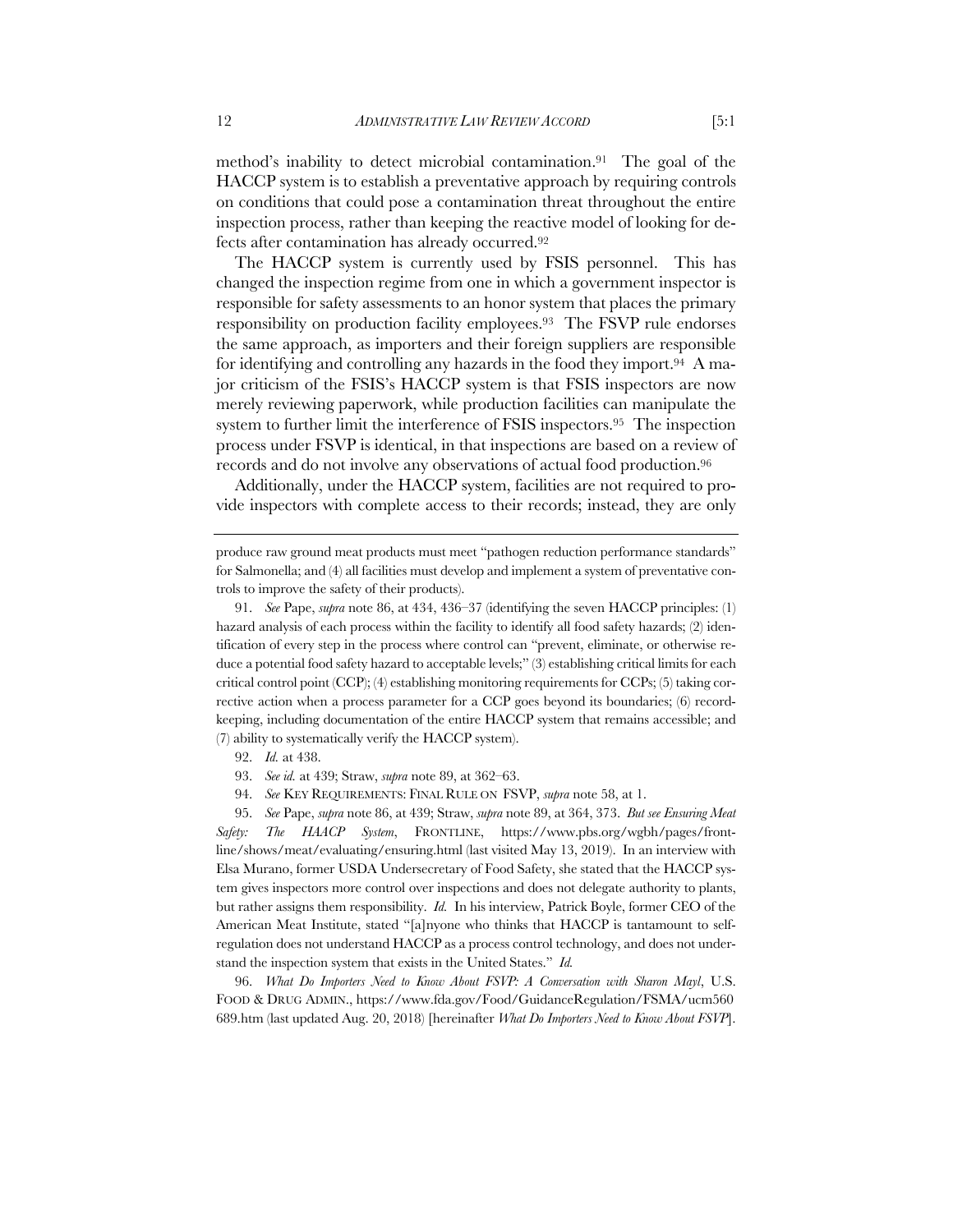obligated to share documentation relating to their HACCP programs.97 Similarly, the FDA relies solely on the information contained in the documents provided by the importer upon entry to the United States.98 Because neither the FSIS nor FDA have enough staff to conduct in-person examinations, it is almost impossible to confirm the veracity of the provided documents.99 A major problem with this process is that when an audit focuses solely on reviewing records, it may verify that the documentation is correct without actually verifying that the facility has met the HACCP standard.100 The FSVP rule has been in full effect for over a year and while there is not much information available yet, there have been reports of "extensive falsification" of HACCP documentation submitted for FSIS inspections.101 Furthermore, these documents are not available under the Freedom of Information Act; thus, the public has no option but to take facilities at their word.102

Under both regulatory schemes, the company processing or importing the food product has the ability to establish its own plan based on what it has identified as the unique risks of its product.103 This is problematic because in the past, companies have appeared to be more concerned with profit than public safety.104 This means that relying on for-profit companies to ensure

102. *Id.*; *see also General FOIA Information*, U.S. SMALL BUS.ADMIN., https://www.sba.gov/ about-sba/sba-performance/open-government/foia/general-foia-information (last visited May 13, 2019) (explaining that only government agency records are available under the Freedom of Information Act; information from private citizens or companies is not subject to it).

103*. See* KEY REQUIREMENTS: FINAL RULE ON FSVP, *supra* note 58, at 1; Pape, *supra* note 86, at 439.

104. *See, e.g.*, Kevin McCoy, *Peanut Exec in Salmonella Case Gets 28 Years*, USATODAY (Sept. 21, 2015, 1:49 AM), https://www.usatoday.com/story/money/business/2015/09/21/pea nut-executive-salmonella-sentencing/72549166/ (discussing the conviction of a Peanut Corporation of America executive who was found guilty of introducing adulterated food into commerce with intent to defraud or mislead, after prosecutors alleged he knew that products were contaminated and sold them anyway); Khushbu Shah, *Former Blue Bell Employees Say Texas Factory was Unsafe and Unsanitary*, EATER (Sept. 14, 2015, 1:00 PM), https://www.eater.com/ 2015/9/14/9323179/former-blue-bell-employees-say-texas-factory-was-unsafe (referring to FDA records regarding the 2015 Blue Bell Ice Cream Listeria outbreak, indicating that the company knew random samples of its ice cream tested positive for the bacteria, but failed to change its practices to eliminate it); Stephanie Strom, *Dole Knew About Listeria Problem at Salad Plant, F.D.A. Report Says*, N.Y. TIMES (Apr. 29, 2016), https://www.nytimes.com/2016/ 04/30/business/dole-knew-about-listeria-problem-fda-report-says.html (referring to an FDA

<sup>97.</sup> *See* Straw, *supra* note 89, at 373.

<sup>98.</sup> *See generally What Do Importers Need to Know About FSVP*, *supra* note 96.

<sup>99.</sup> *See* Straw, *supra* note 89, at 364 (asserting that while the beef industry has continued to grow, the number of FSIS inspectors has decreased).

<sup>100.</sup> *See* Lesley K. McAllister, *Third-Party Programs to Assess Regulatory Compliance*, Report Prepared for the Administrative Conference of the United States 1, 43 (Oct. 22, 2012).

<sup>101.</sup> *See* Straw, *supra* note 89, at 374.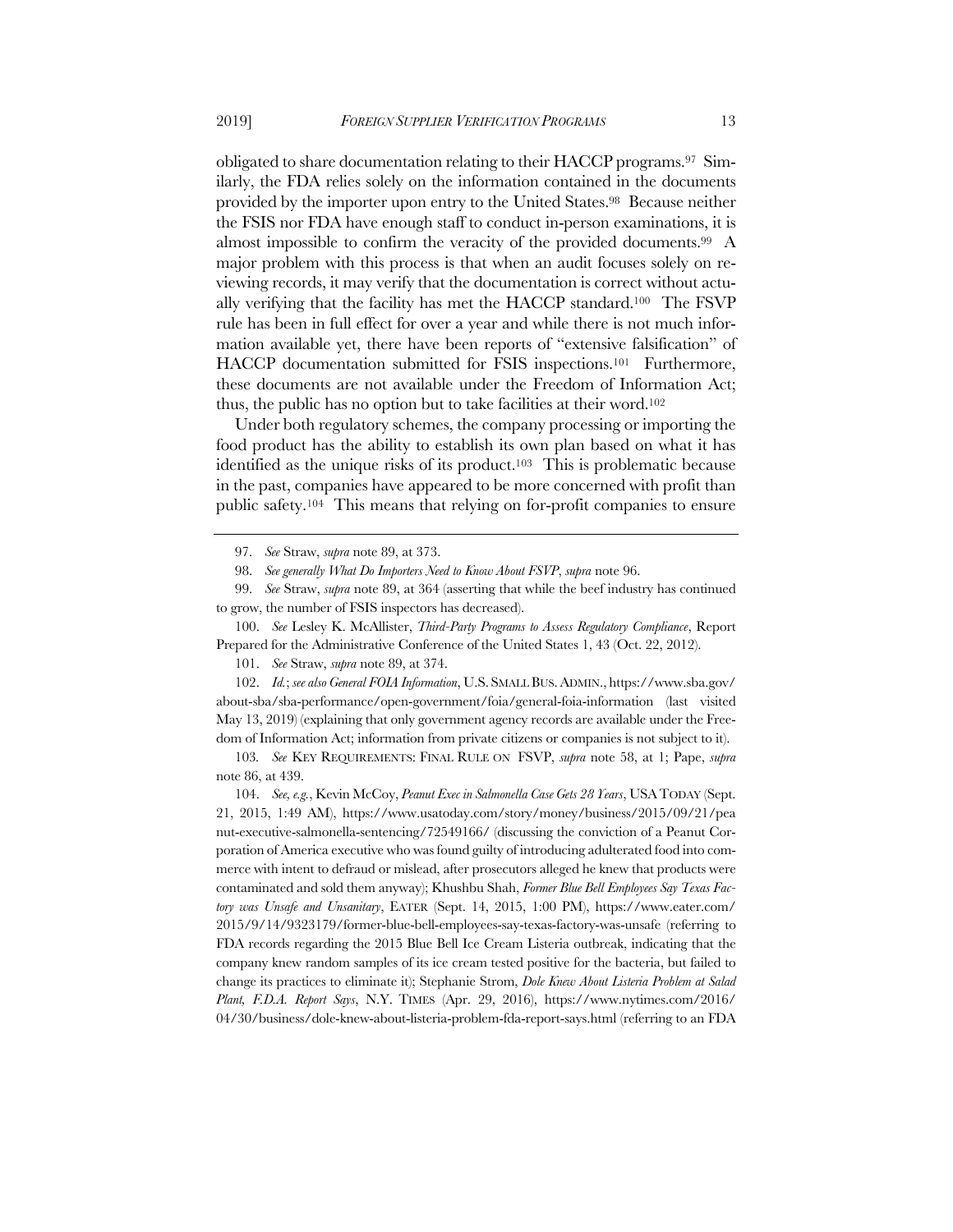food safety is not always an effective strategy. Furthermore, if the FSIS finds that a company violated agency regulations, its options for enforcing compliance are limited. For example, the FSIS does not have the authority to suspend a facility's inspection privileges for noncompliance with HACCP requirements.105 If the FSIS wants to suspend inspection privileges, it can only do so with judicial intervention, though this level of sanction is rarely utilized due to a number of administrative hurdles.106 On the other hand, the FSVP provides some stronger compliance tools, including refusal of an imported product or a civil or criminal action in federal court.<sup>107</sup>

Both the FSVP inspection scheme and the FSIS inspection scheme for slaughterhouses have substantial loopholes stemming from the shift in responsibility for ensuring food safety from a government agency to private companies.108 If public safety is in the hands of private businesses, whose primary objective is to make money, how safe can our food truly be? This is of particular concern when there is a lack of government oversight ensuring that these companies comply with the appropriate food-safety regulations. Simply reviewing paperwork is not sufficient supervision, particularly when the company being assessed and the company submitting documentation are one and the same.

## *B. FSVP Scheme vs. USDA Import Inspection Scheme*

The FSIS also has authority to inspect imported meat, poultry, and egg products under the FMIA, the PPIA, and the EPIA.109 All imports under the purview of the USDA must come from eligible countries and

108. *See* Pape, *supra* note 86, at 439 (asserting that a key consequence of the HACCP system is the shifting of food-safety tasks away from federal inspectors to meatpacking employees, made worse because the facility's records do not need to be shared with inspectors or the public); *see also* KEY REQUIREMENTS: FINAL RULE ON FSVP, *supra* note 58 (explaining that importers are responsible for conducting verification activities and employing corrective actions themselves, rather than having these activities carried out by a government agency).

109. *See* U.S. DEP'T OF AGRIC., FSIS GUIDANCE FOR IMPORTING MEAT, POULTRY, AND EGG PRODUCTS INTO THE UNITED STATES, DRAFT 1 (2017), https://www.fsis.usda.gov/ wps/wcm/connect/415278f6-9c67-4641-bf92-8aafb90e2ac0/Guidance-for-Importing Meat-Poultry-Egg-Products-into-US.pdf?MOD=AJPERES.

report demonstrating that products in the plant tested positive for Listeria nine times before FDA inspectors showed up to conduct their own test).

<sup>105.</sup> *See* Pape, *supra* note 86, at 442.

<sup>106.</sup> *See* Straw, *supra* note 89, at 367.

<sup>107.</sup> *See* 21 C.F.R. § 1.514; *see also* U.S. FOOD & DRUG ADMIN., FOREIGN SUPPLIER VERIFICATION PROGRAM FOR IMPORTERS OF FOOD FOR HUMANS AND ANIMALS: GUIDANCE FOR INDUSTRY *DRAFT GUIDANCE* 10 (2018), https://www.fda.gov/media/118241/download.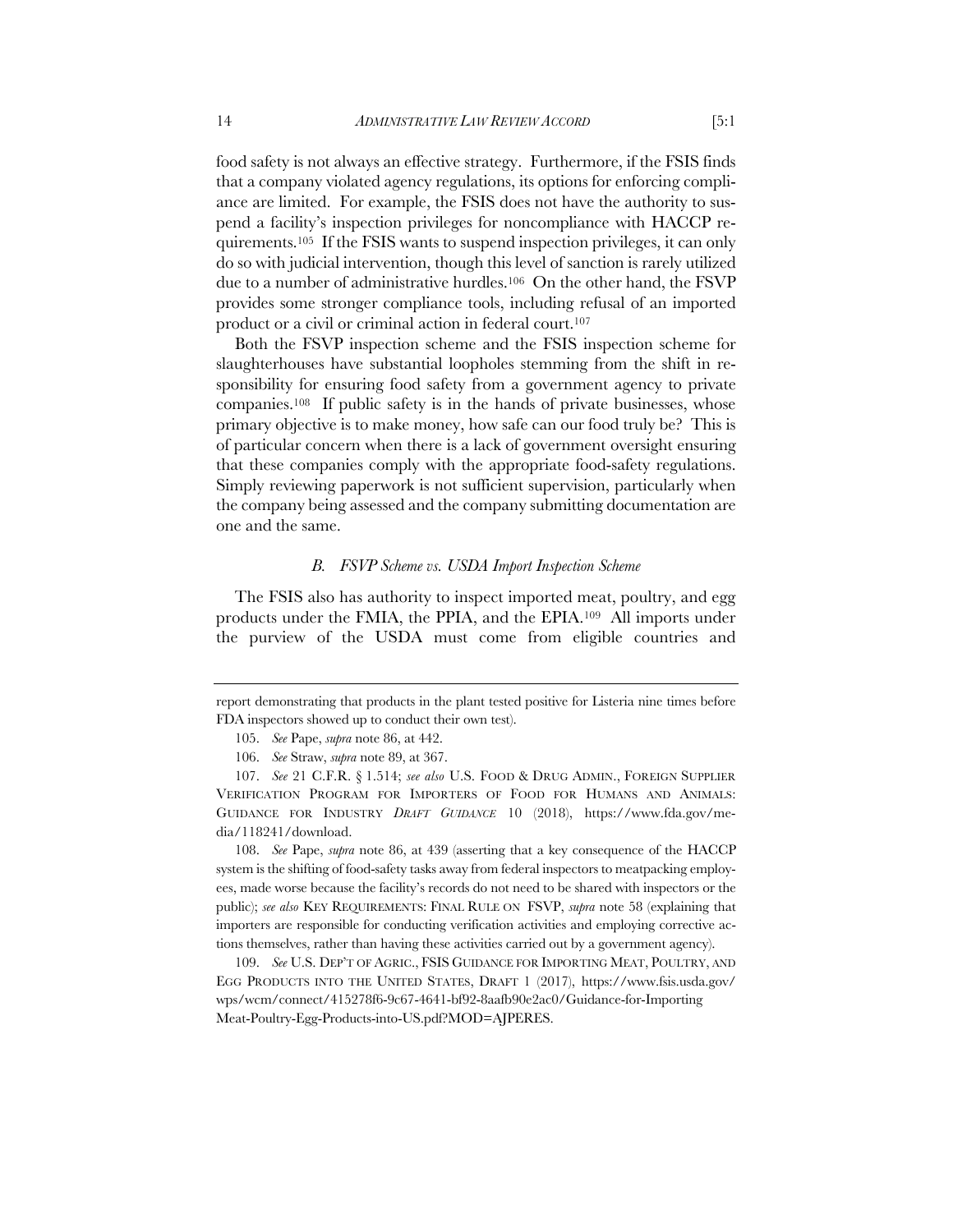establishments or plants certified to export to the United States.110 If a country wishes to become eligible to export to the United States, it must go through the equivalence determination process.111 To do this, the foreign government's Central Competent Authority (CCA) responsible for inspecting meat, poultry, and egg products must make a formal written request.112 For a country to be considered equivalent, the products it exports must meet all safety standards applicable to food produced in the United States.<sup>113</sup> However, foreign food regulatory systems do not need to be identical to those in the United States; if the country applies equivalent sanitary processes that result in the same level of protection against hazards, the country will be approved.114 For an establishment to become eligible to export to the United States, the foreign government's CCA must confirm to the FSIS that it meets requirements equivalent to those of the FSIS.115 Once a country is deemed equivalent, the FSIS relies on the foreign government to conduct inspection activities.<sup>116</sup> However, the FSIS can reinspect any product when it is presented for importation.117 Further, the FSIS can conduct periodic audits to ensure the foreign country's food-safety regulatory system remains equivalent.<sup>118</sup>

All qualifying import shipments must be presented to the FSIS for inspection.119 Inspections occur after an importer has submitted an import inspection application to the FSIS and occur at the official import inspection establishment designated in the application.120 Any shipment that enters commerce without going through the FSIS import inspection violates the

115. FSIS GUIDANCE FOR IMPORTING MEAT, POULTRY, AND EGG PRODUCTS INTO THE UNITED STATES, DRAFT, *supra* note 109, at 1.

<sup>110.</sup> 21 U.S.C. §§ 620, 466, 1046; *see* FSISGUIDANCE FOR IMPORTING MEAT, POULTRY, AND EGG PRODUCTS INTO THE UNITED STATES, DRAFT, *supra* note 109, at 1.

<sup>111.</sup> FSIS GUIDANCE FOR IMPORTING MEAT, POULTRY, AND EGG PRODUCTS INTO THE UNITED STATES, DRAFT, *supra* note 109, at 1.

<sup>112.</sup> *Equivalence Process Overview,* U.S. DEP'T OF AGRIC., https://www.fsis.usda.gov/wps/ portal/fsis/topics/international-affairs/importing-products/equivalence/equivalence-pro cess-overview (last updated July 26, 2016).

<sup>113.</sup> *Id.*

<sup>114</sup>*. Id.* (stating evaluations of the foreign country's regulatory system can include document reviews, on-site audits, and port of entry reinspection at the time of importation).

<sup>116.</sup> *Id.*

<sup>117.</sup> *Id.*

<sup>118.</sup> *Id.* (stating audits can include "assessment[s] of selected exporting establishments").

<sup>119.</sup> *Id.* (explaining that shipments are available for FSIS inspection after being cleared by the U.S. Customs and Border Control and the USDA Animal and Plant Health Inspection Service).

<sup>120.</sup> FSIS GUIDANCE FOR IMPORTING MEAT, POULTRY, AND EGG PRODUCTS INTO THE UNITED STATES, DRAFT, *supra* note 109, at 2–3.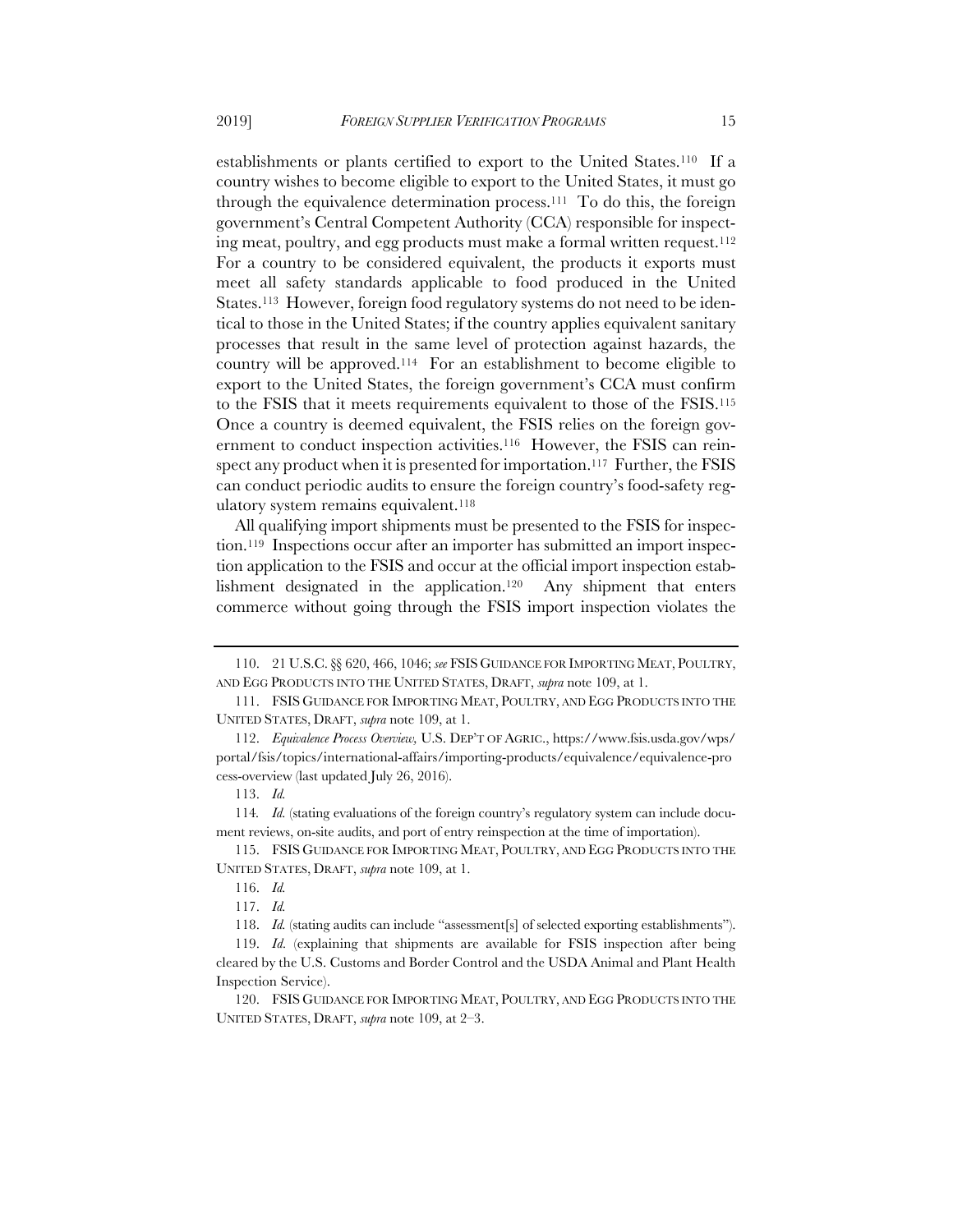FMIA, PPIA, or EPIA.<sup>121</sup> Products are considered "in-commerce" when they are off-loaded at a location other than the official designated inspection establishment; these products are considered to be a Failure to Present and thus ineligible for FSIS inspection.122 When this occurs, the FSIS has several options for handling the issue.123

The FDA has a process similar to the FSIS for determining the comparability and equivalence of foreign food-safety systems. The FSVP permits modified requirements for imports of certain food from foreign suppliers from countries with a food-safety system that has been officially recognized by the FDA as being comparable or equivalent to the U.S. food system.124 Importers must document that their supplier is in a country with a comparable or equivalent food system, the food being imported is within the official recognition or equivalency determination, and the supplier is in good standing with the food-safety authority of its country.125 A system is considered comparable when the FDA determines it provides a set of protections similar to those in the United States.126 The FDA's equivalence process determination uses an "in-depth scientific and regulatory analysis" and includes two main components: a technical evaluation of the foreign country's food-safety control system and administrative procedures to finalize the determination when appropriate.<sup>127</sup>

Unlike imports under the USDA, imports governed by the FDA are not required to come exclusively from comparable or equivalent countries.128 Additionally, there is concern that "comparable" governments may not be inspecting suppliers' facilities on a regular basis, and are therefore failing to meet the FDA standards for inspections of domestic facilities.129 Under the

124. KEY REQUIREMENTS: FINAL RULE ON FSVP, *supra* note 58, at 4.

125. 21 C.F.R. § 1.513(b); U.S. FOOD & DRUG ADMIN., FOREIGN SUPPLIER VERIFICATION PROGRAMS FOR IMPORTERS OF FOOD FOR HUMANS AND ANIMALS: WHAT YOU NEED TO KNOW ABOUT THE FDA REGULATION: GUIDANCE FOR INDUSTRY SMALL ENTITY COMPLIANCE GUIDE 14 (2018), https://www.fda.gov/media/110327/download.

126. *See International Cooperation*, U.S. FOOD & DRUG ADMIN., https://www.fda.gov/ Food/InternationalInteragencyCoordination/InternationalCooperation/default.htm [https:// wayback.archive-it.org/7993/20171101113401/] (last updated Oct. 13, 2017).

129. *See* CONSUMER FED'N OF AM., Comment Letter on Docket Number FDA-2016-N-4662 (May 16, 2017), https://consumerfed.org/wp-content/uploads/2017/05/5-16-17-

<sup>121.</sup> *Id.* at 4.

<sup>122.</sup> *Id.*

<sup>123.</sup> *Id.* (explaining that a Failure to Present (FTP) product in its original shipping container may be destroyed or returned to its country of origin; any FTP product removed from its original container will be the subject of regulatory control action to ensure appropriate disposition).

<sup>127.</sup> *Id.*

<sup>128.</sup> *Id.*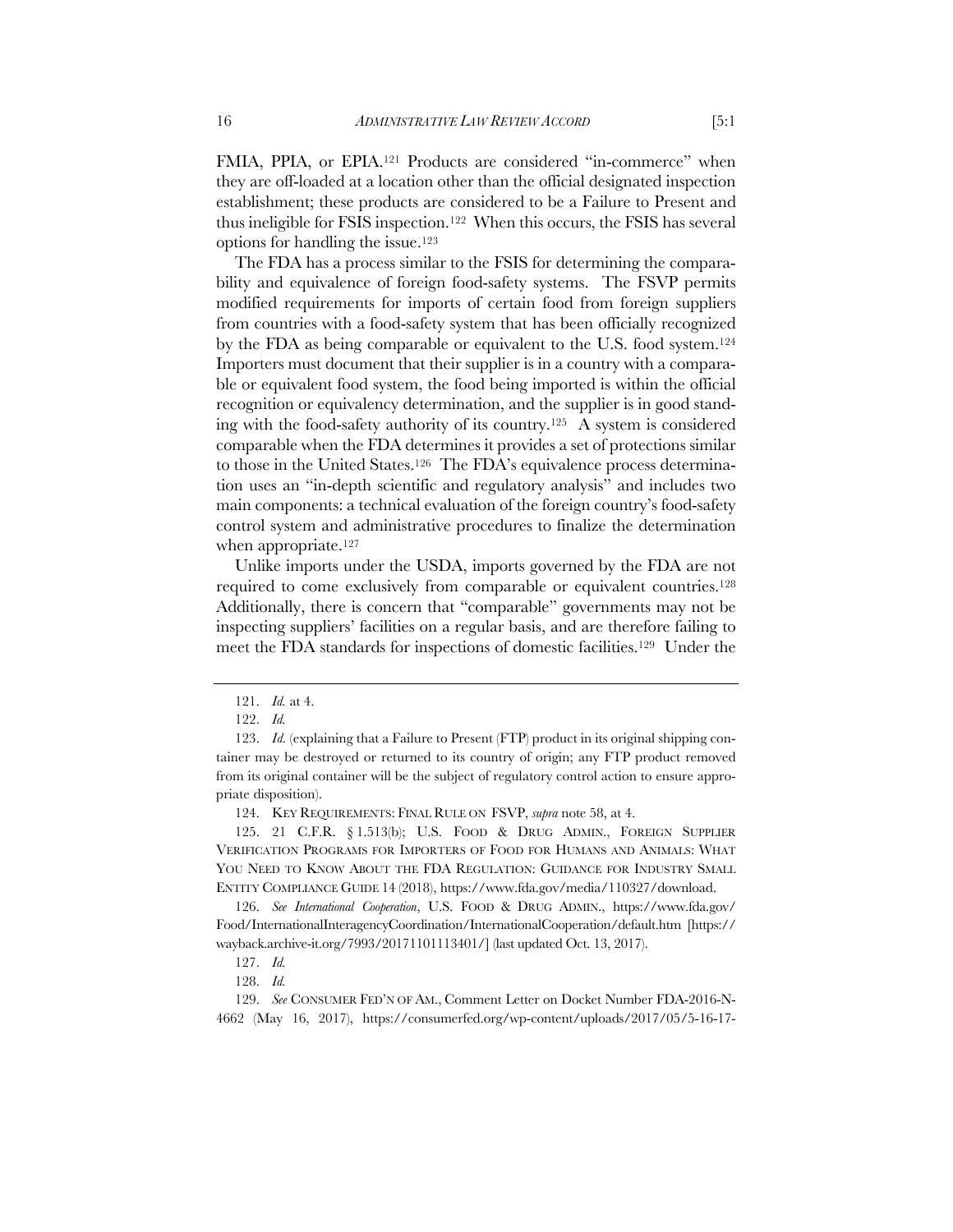FSVP, importers are technically required to only import from approved foreign suppliers.130 However, importers can temporarily import from unapproved suppliers if the products are subject to "adequate verification activities" before importation.131 This ambiguity in the law potentially provides importers with an opportunity to bypass one of the law's main requirements.

At the port of entry, the FSIS has the authority to reinspect shipments using a variety of methods, including physical examination of the product for visible defects, inspection of the container's condition, and collection of samples to analyze for pathogens and residue.132 If FSIS schedules a laboratory inspection of a product for specific adulterants, the shipment must be held pending acceptable results.133 Any time a shipment fails reinspection, it is recorded in the Public Health Information System, which will thereafter automatically generate an intensified rate of reinspection; products that pass reinspection are permitted to enter U.S. commerce and are treated as domestic articles.134 FSIS has several options regarding the products that are refused entry, including rectification, exportation, and disposal.135

While the FSIS has the authority to conduct inspections of a product itself when it is presented for importation, FDA imports under the FSVP rule do not have that option. As previously mentioned, inspections under the FSVP consist solely of reviewing the importer's documentation.<sup>136</sup> If an importer does not have the correct FSVP documentation at the time of importation, the import can be refused admission.137 The rule requires importers to provide the name, email address, and unique facility identifier for each line entry of food

133. *See* FSIS GUIDANCE FOR IMPORTING MEAT, POULTRY, AND EGG PRODUCTS INTO THE UNITED STATES, DRAFT, *supra* note 109, at 12.

134. *Id.*

FDA-Systems-Recognition-Hearing\_Comments.pdf. The Consumer Federation of America also recommended that the FDA "reserve recognition of 'comparable or equivalent food safety systems' to those instances where foreign governments satisfy a rigorous and open process that is responsive to public concerns." *Id.*

<sup>130.</sup> *See* Nara, *supra* note 41 (explaining that the requirement is based on an "evaluation of the risk posed" by imported food and a supplier's prior performance).

<sup>131.</sup> *Id.*

<sup>132.</sup> *See* FSIS GUIDANCE FOR IMPORTING MEAT, POULTRY, AND EGG PRODUCTS INTO THE UNITED STATES, DRAFT, *supra* note 109, at 11; *see also* FOOD SAFETY AND INSPECTION SERVICE, *supra* note 33, at 11 (stating that FSIS inspects three billion pounds of imported meat, poultry, and processed egg products annually).

<sup>135.</sup> *Id.* at 13 (suggesting that the FSIS can address these violating products by returning them to the originating country, imposing a timeline for importers to correct product misbranding, converting products into animal food with FDA approval, or simply incinerating the products).

<sup>136.</sup> *See What Do Importers Need to Know About FSVP*, *supra* note 96.

<sup>137.</sup> 21 C.F.R. § 1.514(a) (2012).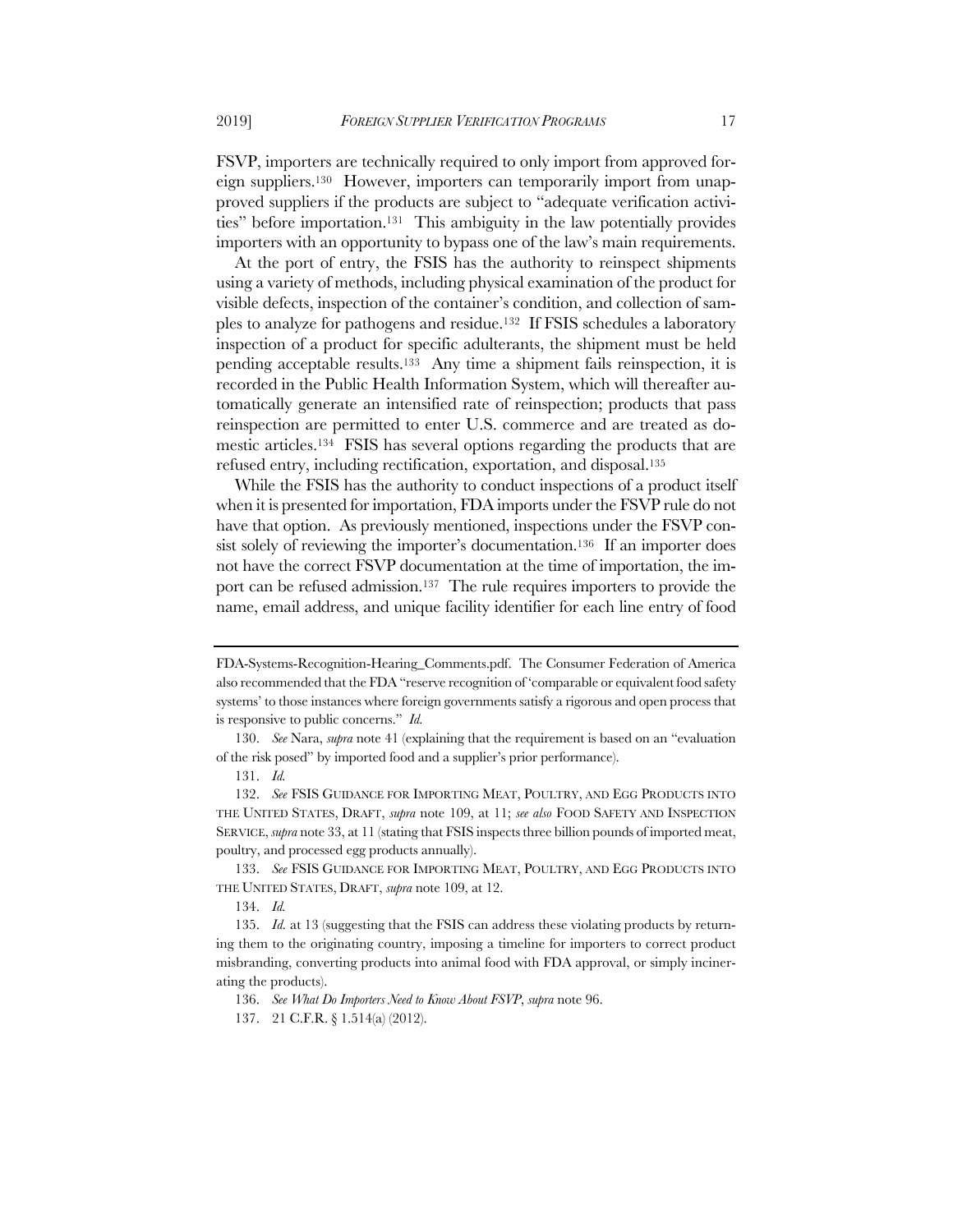product being offered for importation.138 However, unlike the product inspections carried out by the FSIS, the document inspections under the FSVP do nothing to truly verify the safety of the imported food.<sup>139</sup> While this sort of inspection may confirm compliance with the record-keeping requirements under FSVP, it seemingly fails to assess the true hazards of the products.140

#### IV. RECOMMENDATIONS FOR STRENGTHENING FSVPS

Congress has notoriously underfunded the FDA for years,141 and President Trump's Executive Order on Reducing Regulation and Controlling Regulatory Costs142 could potentially inhibit the FDA's ability to regulate and safeguard America's food supply.143 This is evidenced by the fact that the 2019 regulatory priorities for the Department of Health and Human Services, under which the FDA operates, focus almost solely on medical issues.144 The FSVP rule is an attempt to ameliorate this problem by forcing importers to bear more responsibility for ensuring the safety of imported food products. The rule's purpose is to provide the FDA with new tools that prevent unsafe

141. *See* Ron Nixon, *Funding Gap Hinders Law for Ensuring Food Safety*, N.Y. TIMES (Apr. 7, 2015), https://www.nytimes.com/2015/04/08/us/food-safety-laws-funding-isfar-below-estimated-requirement.html; *FDA Funding*, CONSUMER HEALTHCARE PRODS. ASS'N, https://www.chpa.org/increasefdafunding.aspx (last visited May 13, 2019) (stating that the FDA has jurisdiction over \$1 of every \$5 spent on food, drugs, and cosmetics in the United States).

142. Exec. Order No. 13,771, 82 Fed. Reg. 9339 (Jan. 30, 2017).

143. *See Deregulation and Food Safety Fact Sheet*, CONSUMER FED'N OF AM. (Sept. 29, 2017), https://consumerfed.org/in\_the\_media/deregulation-food-safety/ (stating that the "[r]egulations to prevent food safety threats cost less than reacting after people get sick"); *see also Introduction to the Fall 2018 Regulatory Plan*, U.S. OFF. OF INFO. & REG. AFF., https://www. reginfo.gov/public/jsp/eAgenda/StaticContent/201810/VPStatement.pdf (last visited May 13, 2019) (noting that federal agencies collectively issued 176 deregulatory actions during the Trump Administration's first two years for a total regulatory cost reduction of \$33 billion).

144. The outline of priorities only addresses food-related issues by stating that the FDA will "[take] action to facilitate food innovations that can give consumers more choices and enable better nutrition." *See Statement of Regulatory Priorities for Fiscal Year 2019*, U.S. DEP'T OF HEALTH & HUMAN SERVS., https://www.reginfo.gov/public/jsp/eAgenda/StaticContent/ 201810/Statement\_0900.html (last visited May 13, 2019).

<sup>138.</sup> *See* Nara, *supra* note 41.

<sup>139.</sup> *See What Do Importers Need to Know About FSVP*, *supra* note 96 (responding that, unlike traditional facility inspections, FSVP inspections are based solely on review of records rather than observations of food production).

<sup>140.</sup> *See* McAllister, *supra* note 100, at 43 (clarifying that even if an importer presents documentation showing his supplier meets governing standards, the FSVP's audit does nothing further to verify the information).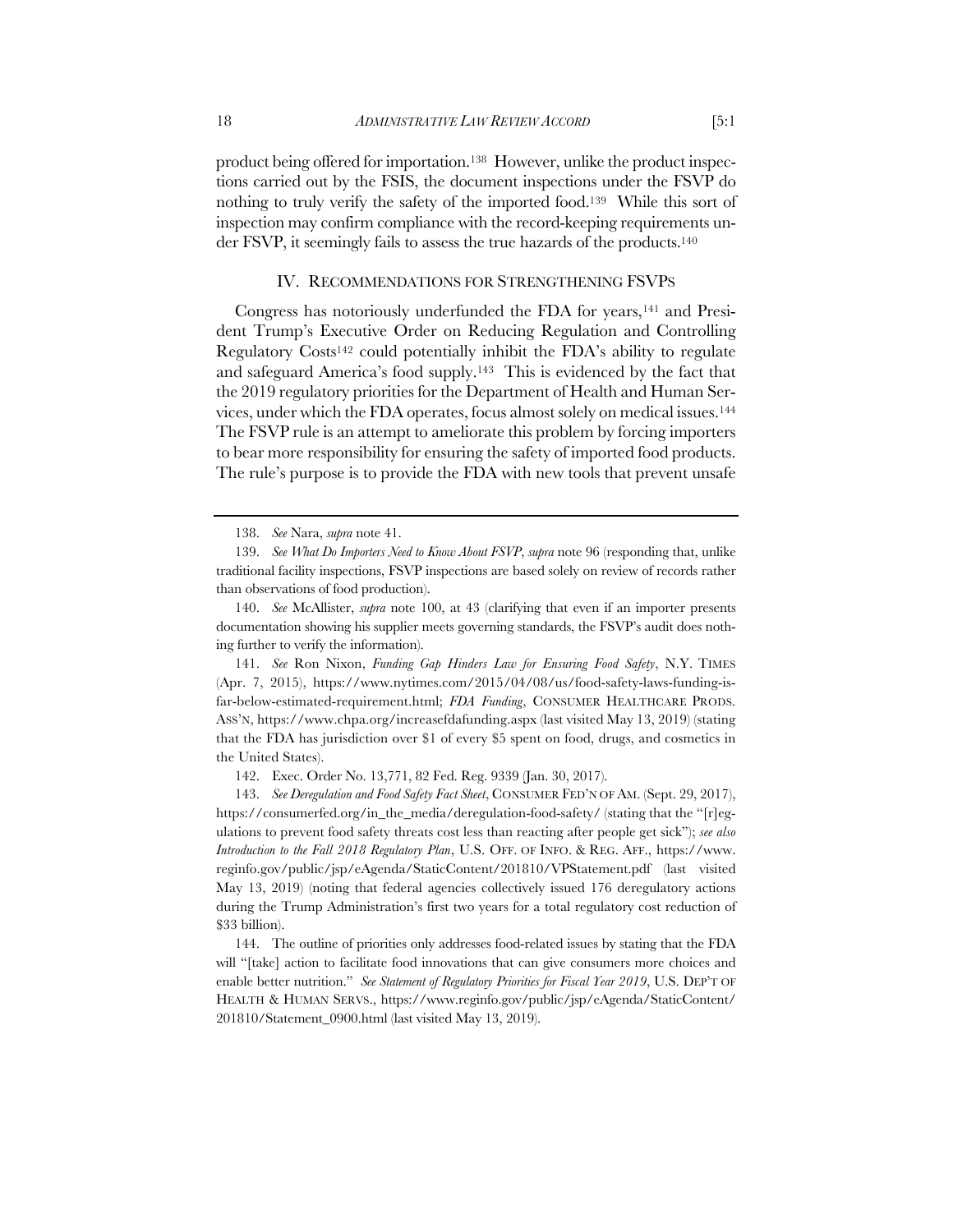imported food products from harming consumers, while also holding importers accountable for the products they bring into the United States.145 While this appears to be a partial privatization of a traditionally governmental function, it is possible that, if carried out correctly, it will enable efficiency and actually extend the reach of the government.146

Because we are in a paradoxical era distinguished by diminishing governmental resources and increasing regulatory demands, the concept of partial privatization of governmental functions is justifiable.147 Scholars of "private governance" have suggested that the "public/private hybrids are involved in three principal functions traditionally assigned to public agencies: the setting, implementation, and enforcement (including monitoring) of standards."148 While assigning additional responsibilities to private actors may be more cost-effective, there remains a major concern with accountability issues.<sup>149</sup> Privatizing roles traditionally ascribed to government agencies could potentially jeopardize public purposes by "pressing for market-style competition, by sidestepping norms that apply to public programs, and by eradicating the public identity of social efforts to meet human needs."150 For the public/private hybrid model to be successful in enhancing regulatory compliance, the government must be willing and able to create a regulatory structure for private actors to operate within that protects and promotes public goals.151

147. *See* McCallister, *supra* note 146, at 1–2 (stating that while regulatory failures often make headlines, they are most often explained by the fact that "regulatory agencies lack the capacity to adequately implement and enforce the law").

148. Michael Vandenbergh, *The Private Life of Public Law*, 105 COLUM. L. REV. 2029, 2038 (2005) (stating that private participation in setting standards includes negotiated rulemaking and agency encouragement of private codes of conduct; private participation in implementation includes agency encouragement of voluntary self-regulation programs and sitespecific agreements with private actors; and private participation in enforcement includes citizen suits and regulations requiring industries to self-monitor and report).

150. Martha Minnow, *Public and Private Partnerships: Accounting for the New Religion*, 116 HARV. L. REV. 1229, 1230 (2003).

<sup>145.</sup> *See What Do Importers Need to Know About FSVP*, *supra* note 96.

<sup>146.</sup> *See* Lesley K. McAllister, *Regulation by Third-Party Verification*, 53 B.C. L. REV. 1, 4 (2012) (stating that partial privatization from third-party verification can potentially "jeopardize the fulfillment of public purposes," or "enable innovation, efficiency, and quality in the provision of governmental services"). *See generally* Jody Freeman, *Extending Public Law Norms Through Privatization*, 116 HARV. L. REV. 1285 (2003) (imagining privatization as an avenue for increasing the government's reach into new domains).

<sup>149.</sup> *See id.* at 2039.

<sup>151.</sup> *See* McCallister, *supra* note 146, at 5 (suggesting that an oversight tool such as high accreditation standards is just one mechanism that can function within a new regulatory framework).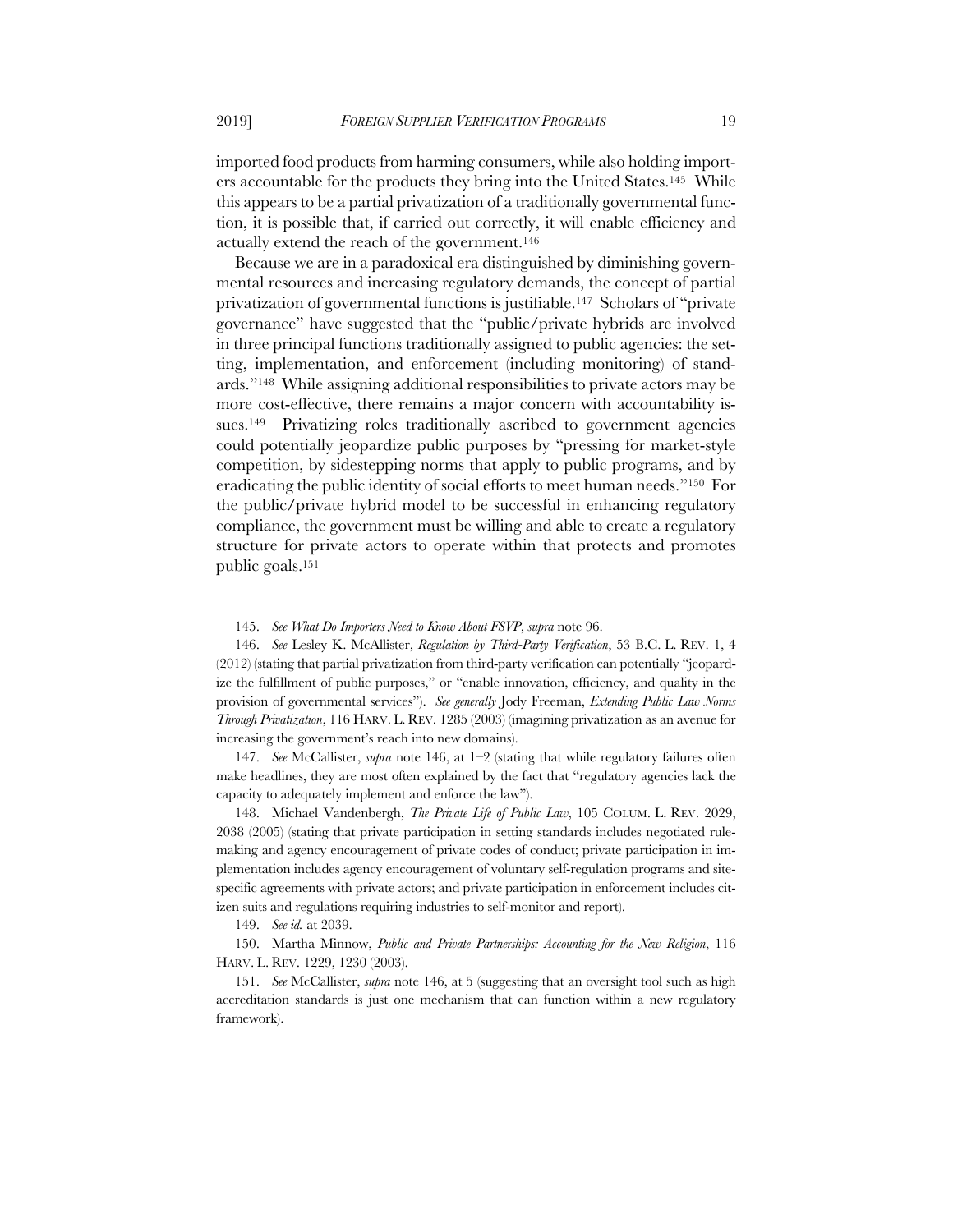Although the FSVP rule is a good step in contributing to the safety of our imported food, there are several loopholes that could decrease its effectiveness. Generally, the FSVP provision allowing importers or their suppliers to create, implement, and maintain their own HACCP systems has the potential to adversely affect the safety of imported food.152 The primary concern of corporations is their profit margin—not public health.153 The system provided for under the FSVP rule takes the power away from the FDA to truly determine the safety of imported food, essentially giving companies free rein to self-regulate. While information on the effectiveness of FSVPs and whether they have increased imported food safety is sparse, the frequency of foodborne illness outbreaks seems to indicate that the food industry is not yet able to self-regulate.154 At the very least, the FDA should be involved in assisting companies develop their HACCP programs to ensure consistency among all importers and suppliers.155

Further, allowing importers to use a third party to conduct their hazard analyses potentially poses a problem regarding reliability and consistency. The reliability of third-party auditor determinations depends largely upon the competence and independence of the third party.156 Put simply, thirdparty programs may suffer from a lack of reliability, specifically when the third party is not impartial in its assessment.157 Because the third party is compensated by the company they are assessing, the auditor may fall victim to conscious or unconscious biases.158 Further, when discrepancies in safety ratings between a third party and a government agency like the FDA come to light, the competence of third-party systems comes into question.159 In addition to these concerns, agencies using third-party assessors should be concerned with the consistency of determinations.160

<sup>152.</sup> *See* Strom, *supra* note 104 (citing three circumstances where major food U.S. manufacturers, distributors, or both deliberately ignored proven food contamination issues and knowingly sold infected, or potentially infected, food products).

<sup>153.</sup> *See id.*

<sup>154.</sup> *See* Pape, *supra* note 86, at 447.

<sup>155.</sup> *Id.*

<sup>156.</sup> *See* McAllister, *supra* note 100, at 40 (stating that auditors must be competent in their ability to conduct an unbiased assessment, and programs should be designed to enhance consistency of third-party determinations and avoid problems that would undermine reliability).

<sup>157.</sup> *Id.* at 40–41 (providing the example of the Peanut Corporation of America, which had received a "superior rating" from the third-party auditors it used, but a later FDA investigation showed product samples had tested positive for Salmonella).

<sup>158.</sup> *Id.* at 42.

<sup>159.</sup> *Id.* at 41.

<sup>160.</sup> *Id.* at 43 (finding that if assessments by third parties are conducted in different ways, determinations may be less consistent than governmental determinations).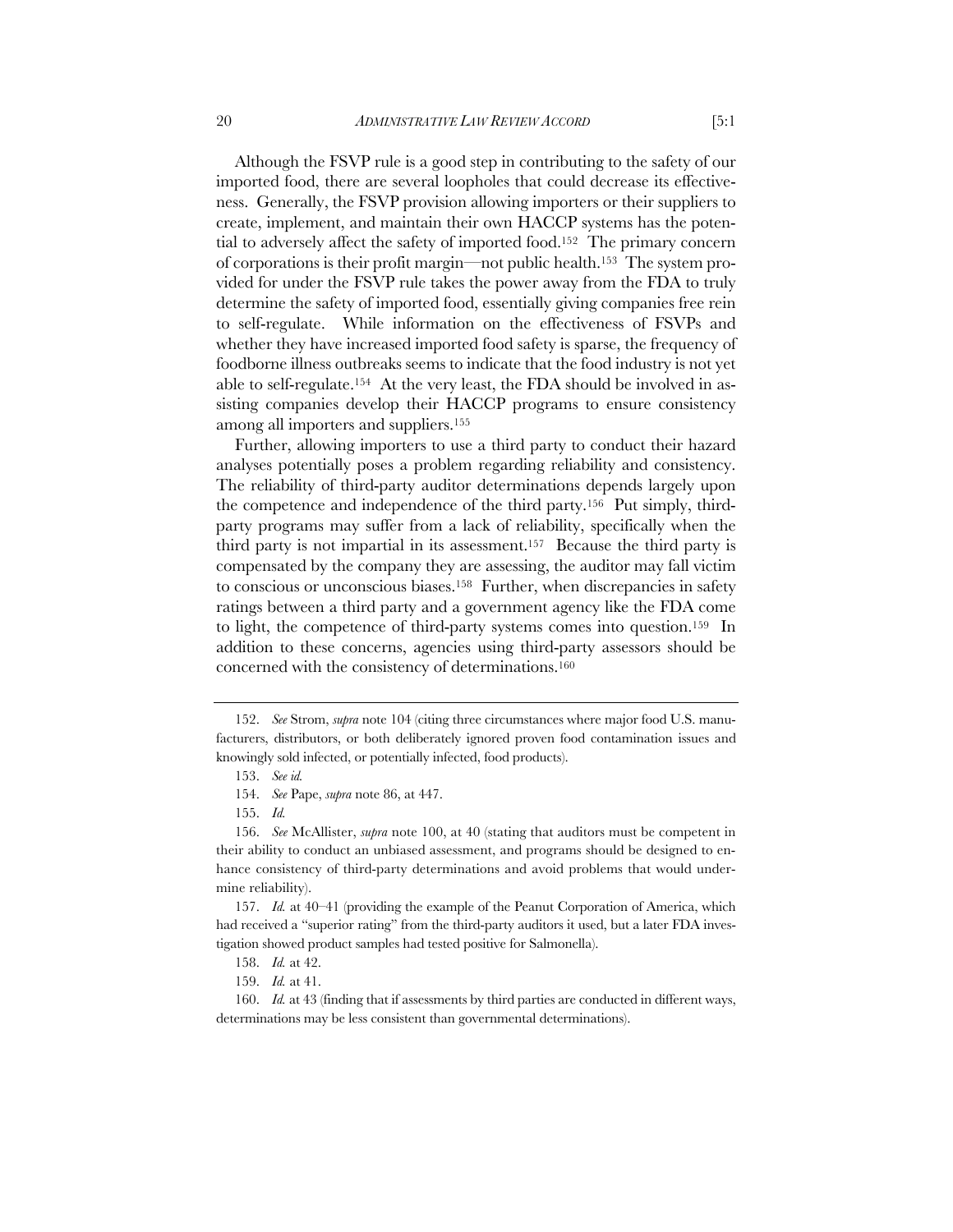Because FSVPs essentially rely on the "honor system," the FDA needs to have a strong system for either incentivizing companies to adhere to or deterring them from violating the requirements.161 The FDA must be able to motivate companies to comply with regulations that are not always in their financial interest. While the FSVP rule provides some options for addressing noncompliance,162 a glaring issue remains: the use of these tools in response to whether an importer has provided the proper paperwork, not whether the food is actually safe.

For years, the Environmental Protection Agency (EPA) has utilized incentive programs to address a wide range of environmental issues, such as air pollution and acid rain.163 While traditional command-and-control policies are criticized for only inducing companies to meet the regulated standards, economic incentives are often praised for encouraging companies to innovate further and to the extent that renders them most profitable.164 Although the issues the EPA deals with are different than those overseen by the FDA, the FDA could still explore implementing market-based policies to not only encourage compliance with the FSVP requirements, but also to incentivize importers to take further steps to guarantee the safety of imported food. These policies could work in tandem with the traditional regulatory approach already being utilized by the FDA to achieve a higher guarantee of food safety.165

The FDA should also develop a stronger enforcement system that involves more oversight than simply reviewing paperwork. At a minimum, the FDA needs an improved method of inspection that allows FSVP inspectors to ensure the documents provided by importers and their suppliers are honest representations. Food companies have not always taken the necessary corrective actions to keep our food products safe, nor supplied honest information about their operations. Accordingly, the FDA needs a way to check the information provided. Because the FDA has neither the funding nor the

163. *See Economic Incentives*, U.S. ENVTL. PROTECTION AGENCY, https://www.epa.gov/ environmental-economics/economic-incentives (last visited May 13, 2019) (stating that policymakers can utilize traditional regulatory approaches that set specific standards all parties must meet or implement economic incentives or market-based policies that provide continuous monetary and near-monetary inducements for private-sector actors to comply with).

165. *Id.* (asserting that a hybrid approach is appealing to policymakers because it combines the certainty associated with a regulatory standard with the flexibility of allowing companies to pursue the method that is most cost effective based on their unique organization).

<sup>161.</sup> *See* Pape, *supra* note 86, at 438–39 (characterizing the HACCP system as an "honor system" where the onus is on facilities to ensure the safety of food products rather than government inspectors).

<sup>162.</sup> These examples include: refusing importations, 21 C.F.R. § 1.514 (2012); bringing civil or criminal actions in federal court, 21 U.S.C. § 333 (2012); and debarring individuals convicted of a felony related to importation of food, *id.* § 335a.

<sup>164.</sup> *Id.*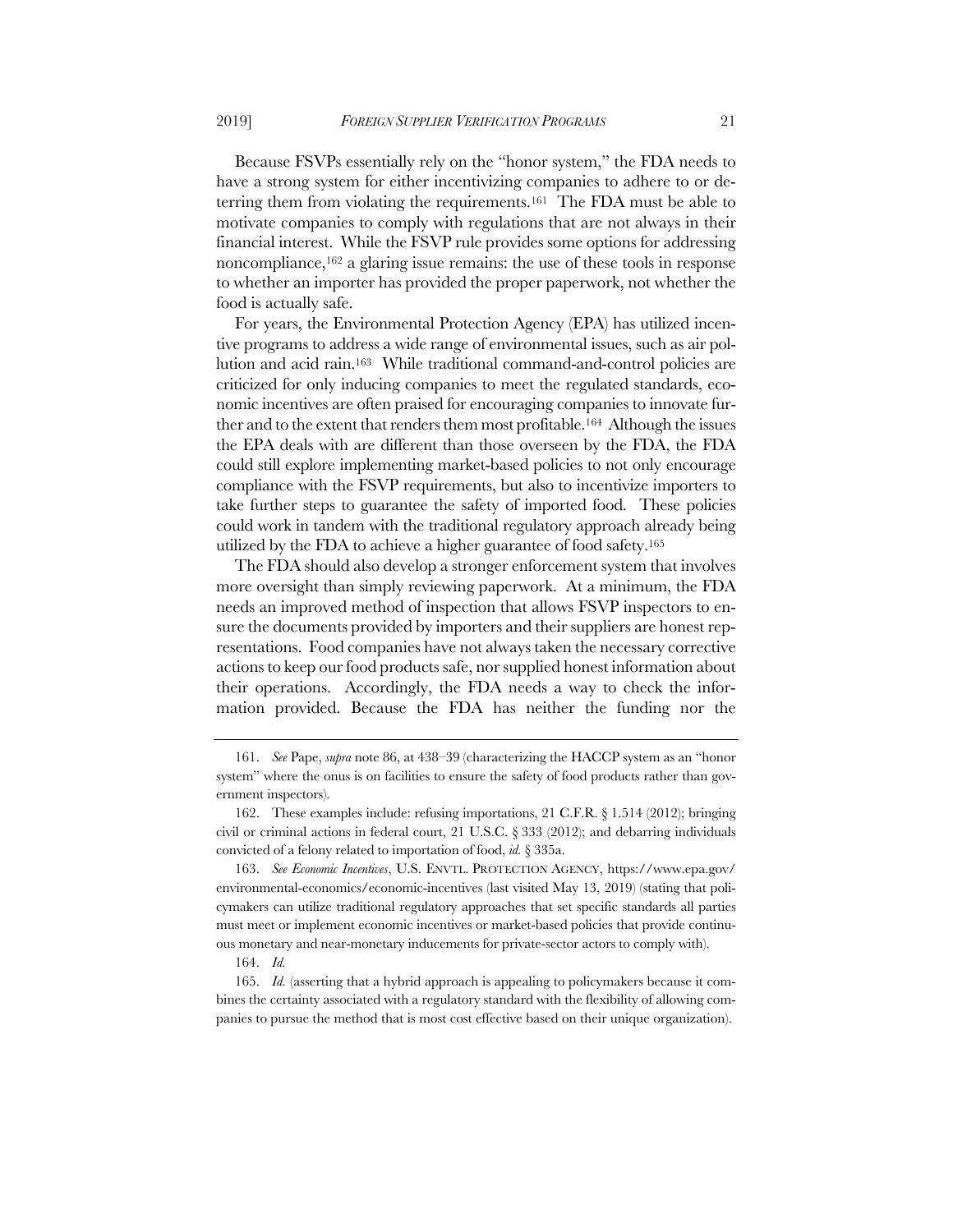manpower to have inspectors at every port, utilizing third-party certifiers could be a good alternative.166

A third-party program could be helpful in overseeing compliance with the FSVP rule because it is large and international in scope, and incorporating private actors around the globe could be an effective way to achieve the regulatory goal.167 However, since the FSVP rule deals directly with the issue of public health, problems may arise from the use of a third-party program as it could reduce an agency's control over regulatory implementation.168 If the FDA chose to implement a third-party program to better enable its oversight of importer compliance with the FSVP requirements, it is imperative that the program be calibrated to the level of risk associated with noncompliance. In this case, the potential public harm resulting from noncompliance is high as it could result in unsafe food entering into the homes of American consumers.169 Further, the information gathered through a third-party program must be accessible to the public in order ensure accountability.170 When a third party assumes the responsibility of conducting compliance assessments, the information from those assessments must be made available to the responsible regulatory agency and accessible to the public in order to ensure accountability.<sup>171</sup> Ultimately, oversight by the FDA is essential to ensuring the success of a third-party program.<sup>172</sup>

Because the FSVP rule has only recently gone into full effect, it is unclear how much the program will contribute to improving the safety of our imported food. However, it is clear that while the FSVP is good in theory, for

<sup>166.</sup> *See* McAllister, *supra* note 100, at 54 (maintaining that regulatory third-party programs pose risks in that if they are ill-conceived and poorly operated, the programs can lead to high costs for regulated entities and undermine the achievement of regulatory goals, but they also offer benefits by harnessing expertise within the private sector to extend the reach of the regulatory agency, increase compliance, and improve performance of regulated entities).

<sup>167.</sup> *Id.* at 58 (noting that agencies may have difficulty overseeing private actors in foreign countries).

<sup>168</sup>*. Id.* at 57–58 (stating that if noncompliance with a regulatory standard results in significant risks to health and it is vital that a certain regulatory outcome be avoided, the agency should retain full regulatory control).

<sup>169.</sup> *Id.* at 62–63 (asserting that if the risks associated with noncompliance are high, the program must be designed in a way that provides maximum degree of reliability in third-party determinations).

<sup>170.</sup> *Id.* at 66 (explaining that information from compliance assessments completed by regulatory agencies are accessible by the public).

<sup>171</sup>*. Id.* (stating the level of accountability for third-party programs should be the same as when regulatory agencies conduct assessments themselves).

<sup>172.</sup> *See* McAllister, *supra* note 100, at 68 (stating that the role of the regulatory agency changes from "guardian to guarding the guardians" and oversight is vital to ensuring the fulfillment of the regulatory purpose).